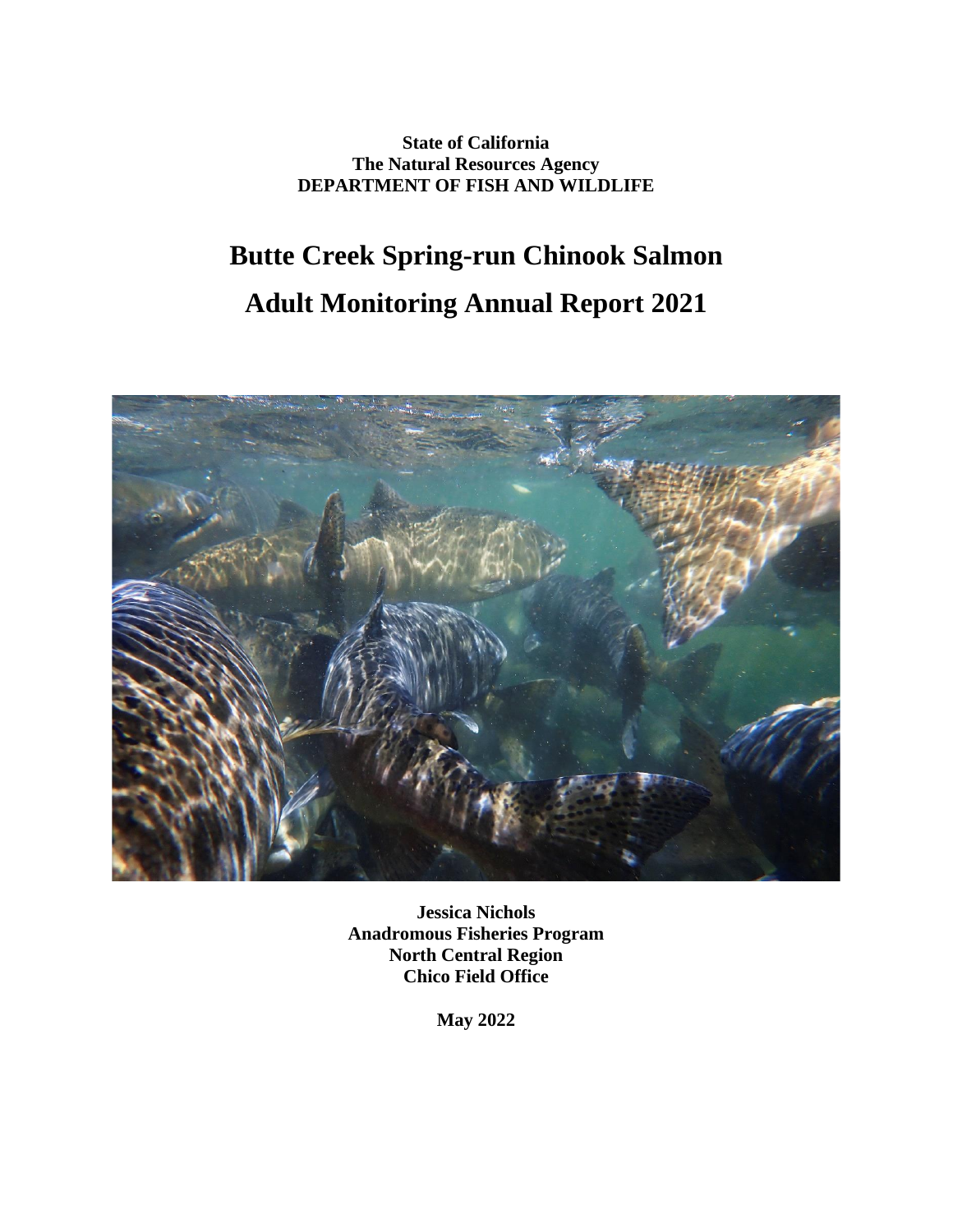#### **Executive Summary**

Butte Creek is a tributary to the Sacramento River located primarily in Butte County with smaller portions in Tehama, Glenn, Colusa, and Sutter Counties, California. Butte Creek supports one of three remaining Sacramento River tributaries that harbor self-sustaining (independent) populations of Central Valley spring-run Chinook salmon (SRCS; *Oncorhynchus tshawytscha).* SRCS are listed as threatened under the California Endangered Species Act (CESA; see Cal. Code Reg., tit. 14 § 675.5, subd. (b)(2)(c)) and the federal Endangered Species Act (see 64 FR 50394 and 70 FR 37160). Adult SRCS begin their upstream spawning migration into Butte Creek from the Sacramento River as early as January and continue through June (depending on the water year). Following migration, adults hold over summer within approximately 11 miles of cool deep canyon pools near Chico and Paradise until September when they shift to riffle complexes with substrate conducive to redd development and spawning.

This report provides a summary of the 2021 SRCS adult monitoring activities conducted by the California Department of Fish and Wildlife (CDFW) on Butte Creek. Adult SRCS passage into Butte Creek was not fully documented as a result of equipment failure in April 2021. Vaki Riverwatcher footage detected a partial count of 7,813 salmon traveling through the fish ladder at Durham Mutual Diversion Dam in Chico during their migration to summer holding habitat upstream. The annual Butte Creek SRCS snorkel survey was conducted July 12-16, 2021 and estimated 12,252 adult SRCS within the holding habitat (Nichols 2021). The 2021 estimate was low as a result of a pre-spawn mortality event. In response to observed high pre-spawn mortality in July, a mark-recapture survey was conducted through the summer. A total of 13,899 SRCS mortalities were either marked for recapture or chopped during the pre-spawn mortality survey. Using a modified Cormack Jolly-Seber (CJS) model (Bergman et al. 2012), the total SRCS population that did not survive to spawn in 2021 was estimated at 19,773. The carcass survey was conducted over 5 weeks from September 21 to October 21. A modified CJS model estimated the 2021 SRCS spawning population to be 1,807.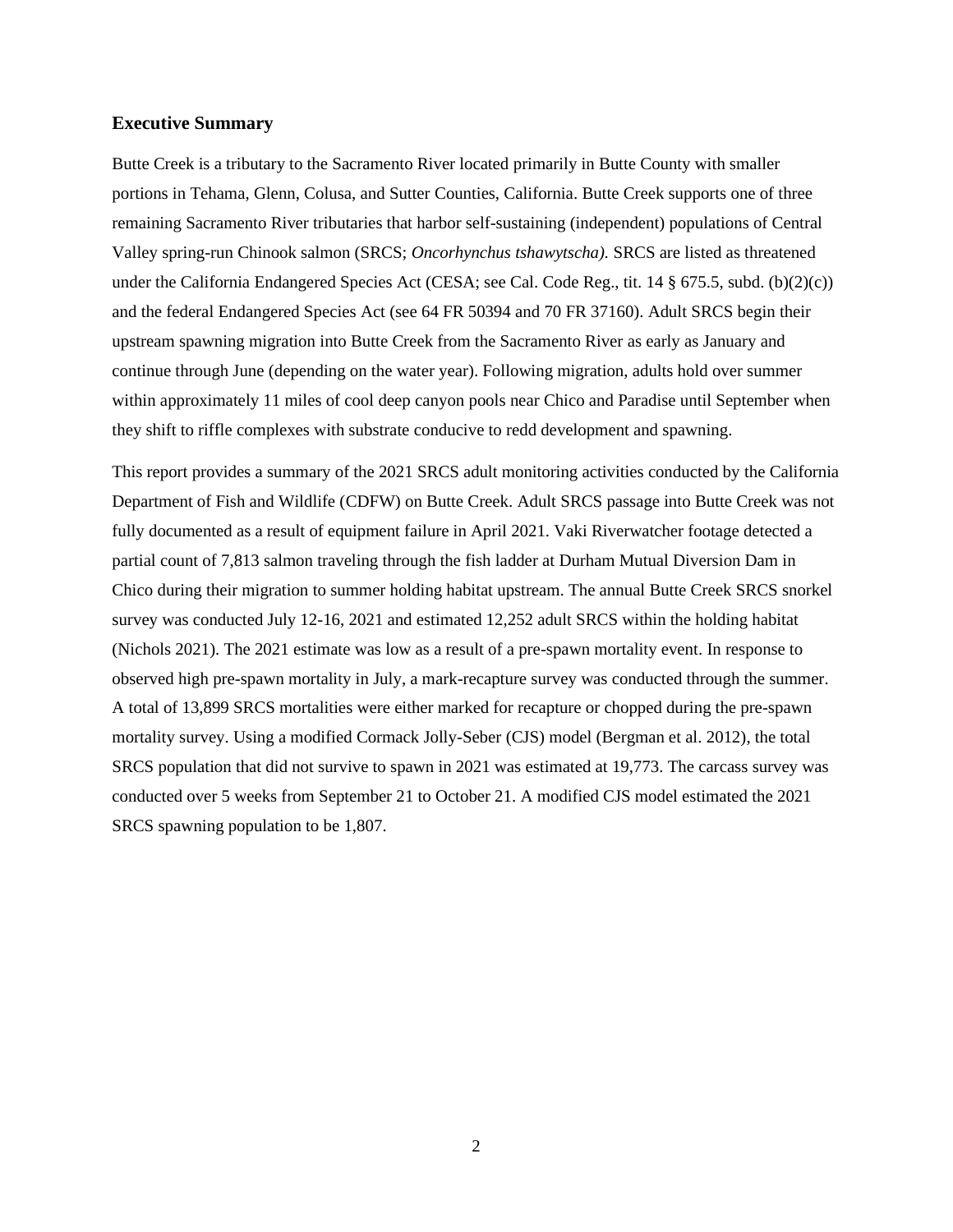# **List of Figures**

| Figure 1: Map of Butte Creek watershed showing the locations of Centerville Head Dam, the Butte              |
|--------------------------------------------------------------------------------------------------------------|
| Figure 2: Adult SRCS daily passage estimates from Vaki Riverwatcher counts in 2021 along with water          |
| Figure 3: Temporal distribution of marked and chopped mortalities processed during the 2021 pre-spawn        |
| Figure 4: Recorded mean water temperature (°C) within the 3 holding pool locations along with numbers        |
| Figure 5: Fork length distribution of male and female mortalities processed during the pre-spawn mark-       |
| Figure 6: Percent total of SRCS pre-spawn mortalities recorded by reach during the 2021 pre-spawn            |
| Figure 7: Modified Cormack Jolly-Seber (CJS) histogram of 1,000 bootstrap iterations and 95%                 |
| Figure 8: Temporal distribution of marked and chopped mortalities processed during the 2021 carcass          |
| Figure 9: Fork length distribution of male and female mortalities processed during the carcass survey23      |
| Figure 10: Modified Cormack Jolly-Seber (CJS) histogram of 1,000 bootstrap iterations and 95%                |
| Figure 11: Mean daily river flows (cfs) and water temperatures ( $\degree$ C) observed during the 2021 Butte |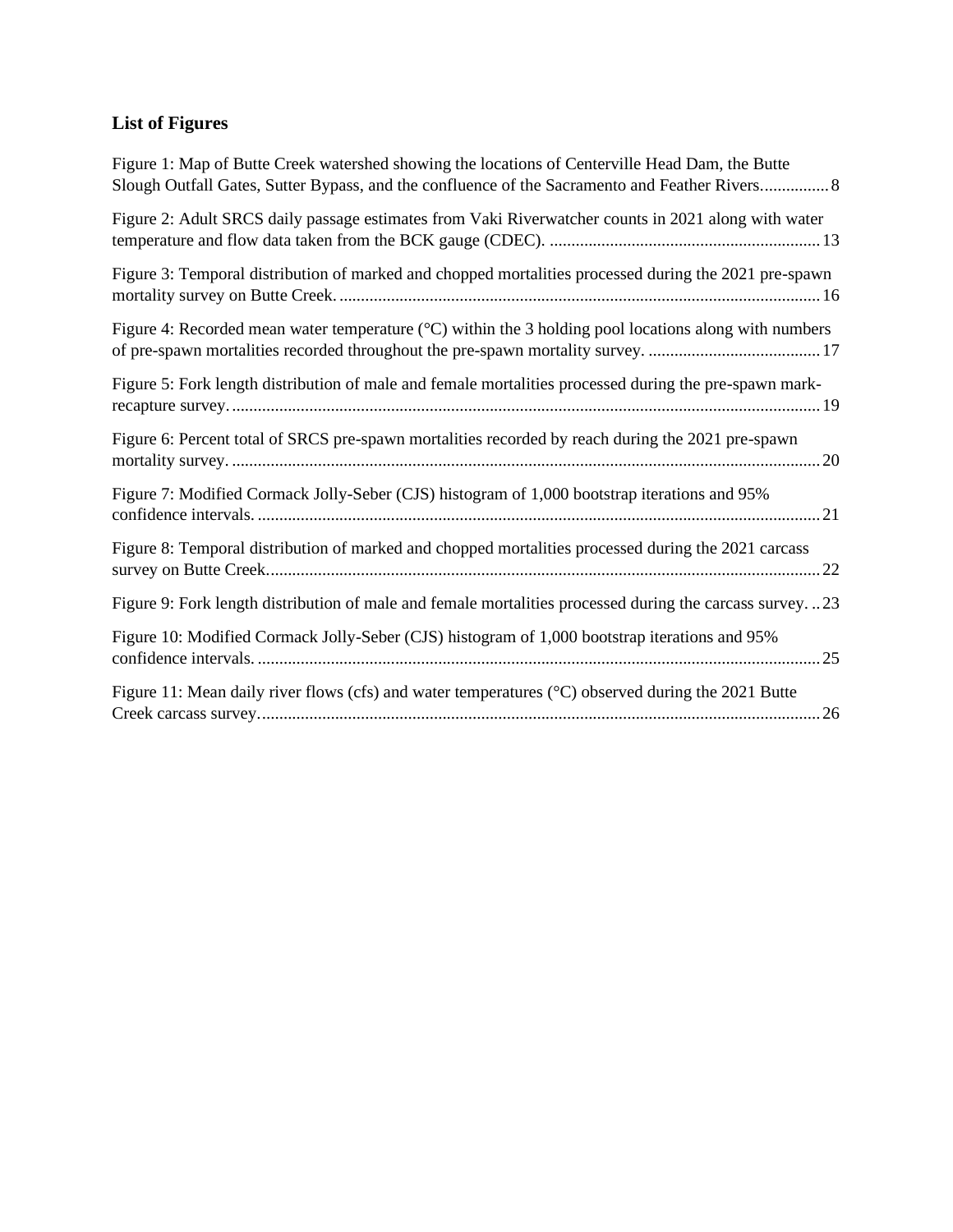### **List of Tables**

| Table 2. Range and average number of SRCS observed in each reach during the 2021 Butte Creek Spring-                      |
|---------------------------------------------------------------------------------------------------------------------------|
| Table 3: Summary of survey periods for the 2021 Butte Creek SRCS pre-spawn mortality mark-recapture                       |
| Table 4. Summary of total SRCS mortalities processed by period during the 2021 pre-spawn survey.  16                      |
| Table 5. Mean water temperature ( $^{\circ}$ C) ( $\pm$ standard deviation) by survey period located in 3 different pools |
| Table 6. Summary of total number of mortalities processed over duration of SRCS pre-spawn survey 18                       |
| Table 7. Summary of pre-spawn mortalities (and percent totals) recorded by survey reach and period20                      |
| Table 8. Summary of survey periods for the 2021 Butte Creek SRCS carcass mark-recapture survey.  21                       |
| Table 9. Summary of total SRCS mortalities processed by period during the 2021 carcass survey. 22                         |
| Table 10. Summary of total number of mortalities processed over duration of SRCS carcass survey23                         |
| Table 11. Summary of the spatial distribution of SRCS carcasses processed by reach and survey period.24                   |
|                                                                                                                           |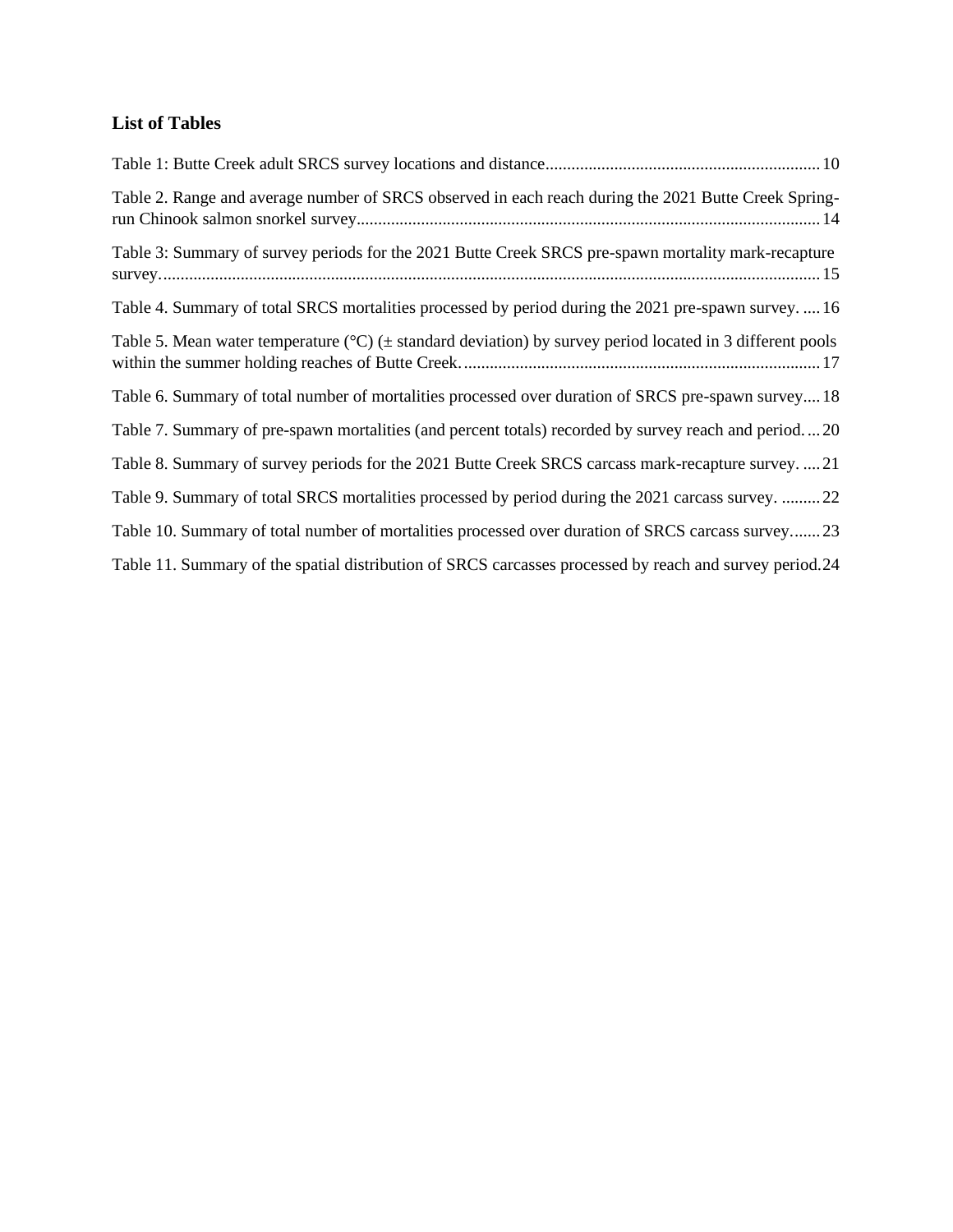## **Acronyms and Abbreviations**

| <b>BCK</b>  | Butte Creek near Chico gauge               |
|-------------|--------------------------------------------|
| <b>BSOG</b> | <b>Butte Slough Outfall Gates</b>          |
| <b>CDFW</b> | California Department of Fish and Wildlife |
| <b>CDEC</b> | California Data Exchange Center            |
| <b>CESA</b> | California Endangered Species Act          |
| <b>CHD</b>  | Centerville Head Dam                       |
| <b>CJS</b>  | Cormack Jolly-Seber                        |
| <b>CWT</b>  | coded wire tag                             |
| <b>PPDD</b> | Parrot-Phelan Diversion Dam                |
| <b>SRCS</b> | spring-run Chinook salmon                  |
| Vaki        | Vaki Riverwatcher                          |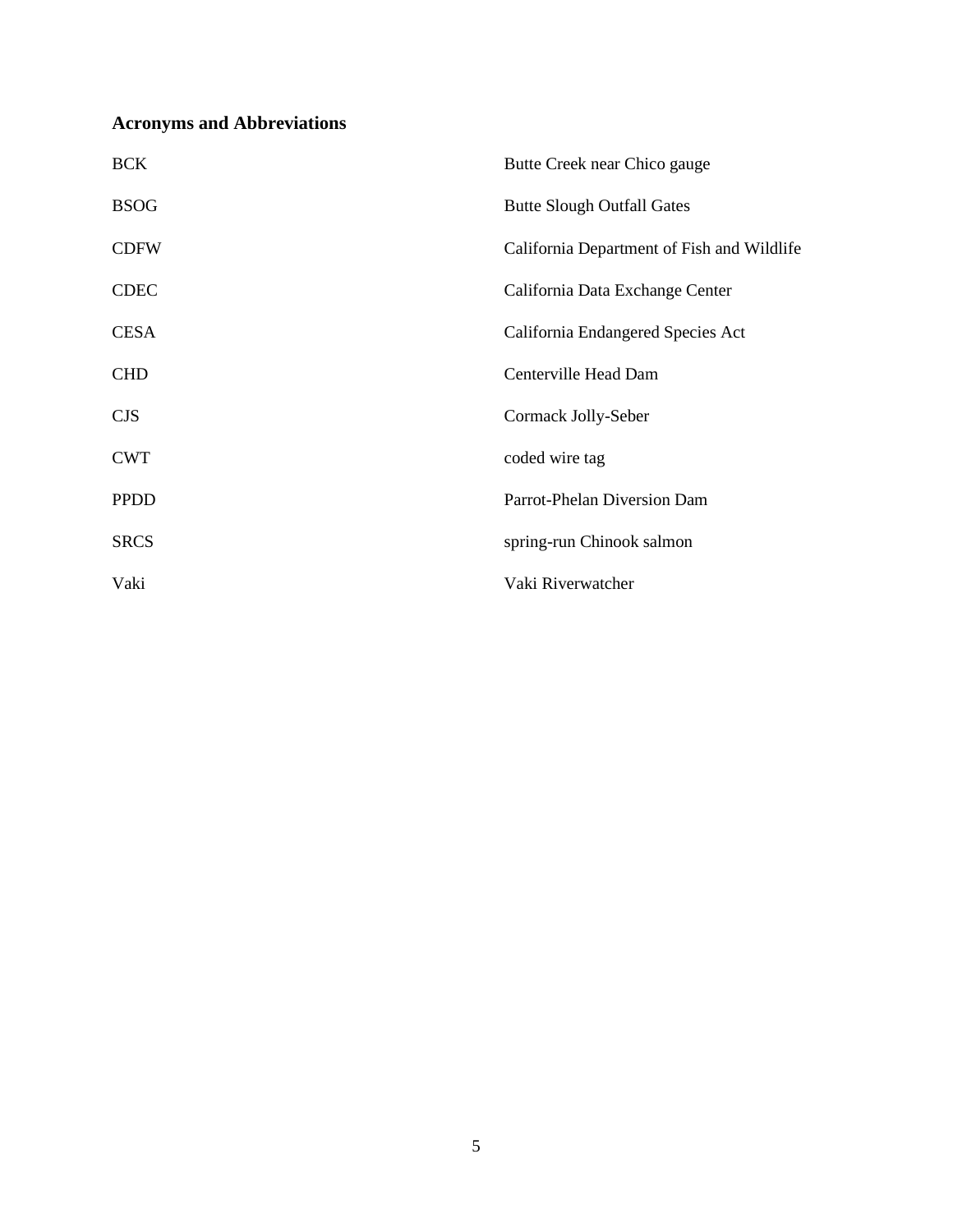#### **1. Introduction**

Butte Creek is a tributary to the Sacramento River located primarily in Butte County with smaller portions in Tehama, Glenn, Colusa, and Sutter Counties, California (Figure 1). With headwaters originating in Lassen National Forest, Butte Creek supports one of three remaining tributaries that harbor self-sustaining populations of Central Valley SRCS. The 90-mile anadromous portion of Butte Creek extends from the base of the Centerville Head Dam (CHD) downstream to the confluence of the Sacramento River at two locations: the Butte Slough Outfall Gates (BSOG) near Wards Boat Landing and the Sutter Bypass at Sacramento Slough near the confluence of the Feather and Sacramento Rivers (Figure 1).

SRCS are listed as threatened under the California Endangered Species Act (CESA; see Cal. Code Reg., tit. 14  $\S$  675.5, subd. (b)(2)(c)) and the federal Endangered Species Act (see 64 FR 50394 and 70 FR 37160). Adult SRCS begin their upstream spawning migration to Butte Creek as early as January and continue through June (depending on the water year). After migration, adults hold within approximately 11 miles of cool deep canyon pools near Chico and Paradise until September when they move to riffle complexes with substrate conducive to redd development and spawning. Spawning habitat is found within an approximate 14.5-mile stretch of Butte Creek from the upstream most barrier at Quartz Bowl Pool downstream to Parrott-Phelan Diversion Dam (PPDD).

Since 1991, CDFW has monitored and estimated adult SRCS populations in Butte Creek (Ward et al. 2004). This report provides a summary of the 2021 SRCS adult monitoring activities conducted by CDFW. Monitoring efforts include:

- Adult SRCS passage estimates into upper Butte Creek using a Vaki Riverwatcher.
- A swimming snorkel survey to estimate the adult SRCS holding population.
- A mark-recapture pre-spawn mortality survey to estimate the number of SRCS adults that did not survive the summer holding period to spawn.
- A mark-recapture carcass survey to estimate the number of SRCS adults that survived through the summer to spawn.

CDFW has used mark-recapture surveys to monitor adult SRCS on Butte Creek since 2001 (Garman 2018). Resulting estimates are evaluated along with other adult survey efforts such as the swimming snorkel surveys and electronic passage estimates. Each survey provides valuable information on adult SRCS including migrating timing, level of prespawn mortality in the holding population, and number of adult spawners surviving the summer holding season. It is important to note that each surveying effort provides a unique dataset with potential sources of error but collectively provide unique insight into the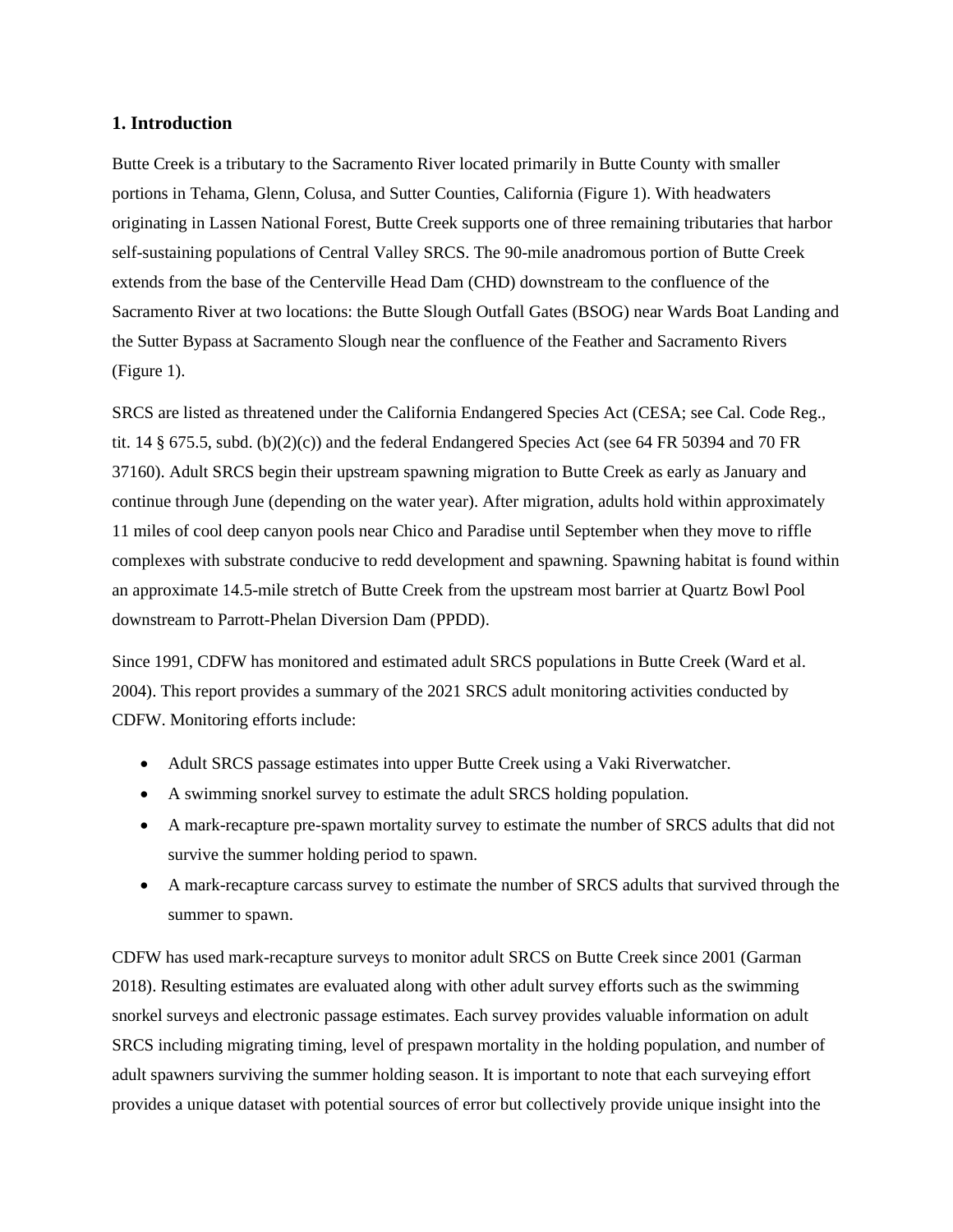performance of adult SRCS within a given year. This monitoring collectively provides for valuable assessments of long-term trends and patterns for one of the few remaining naturally produced SRCS populations within the Central Valley.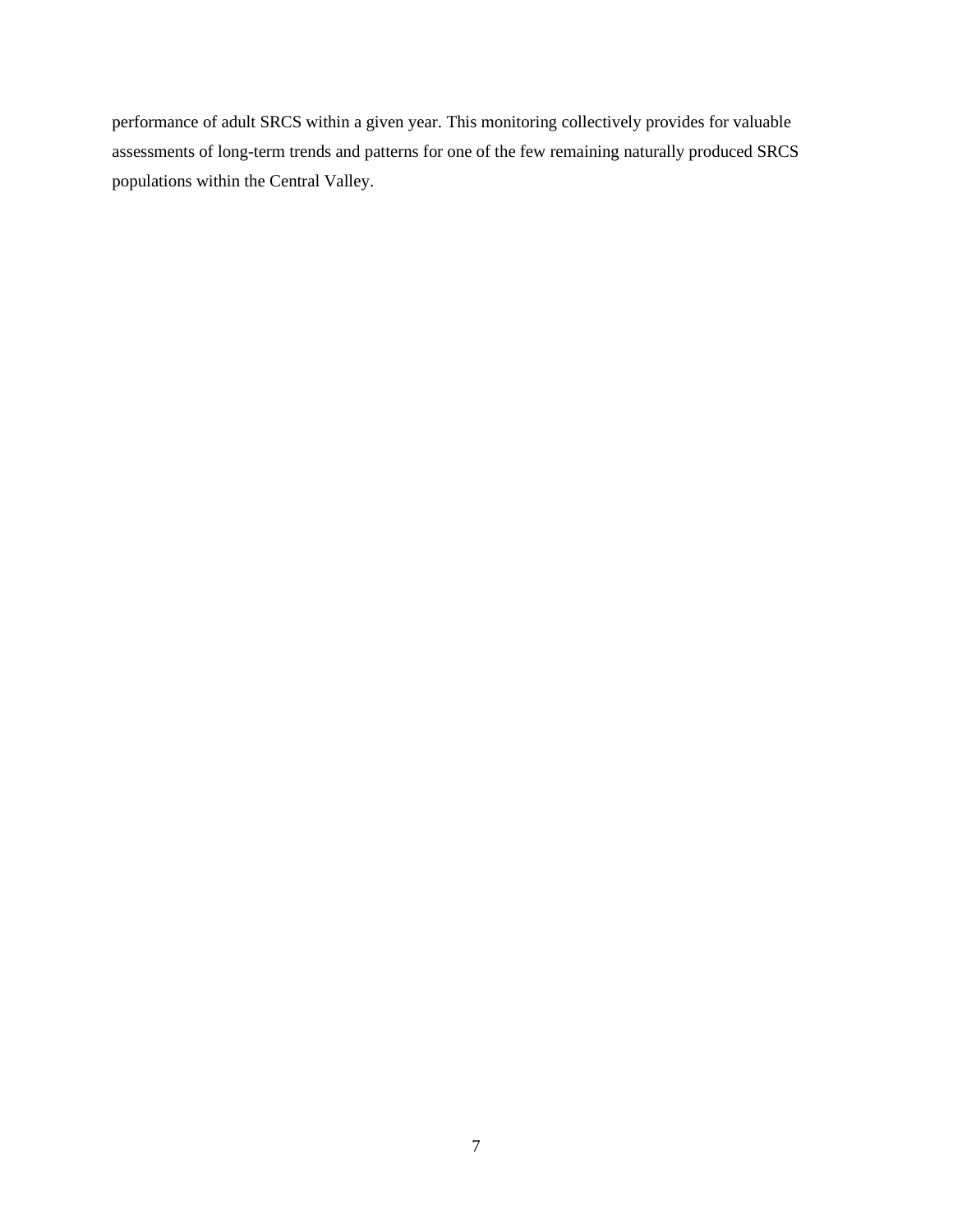

**Figure 1: Map of Butte Creek watershed showing the locations of Centerville Head Dam, the Butte Slough Outfall Gates, Sutter Bypass, and the confluence of the Sacramento and Feather Rivers.**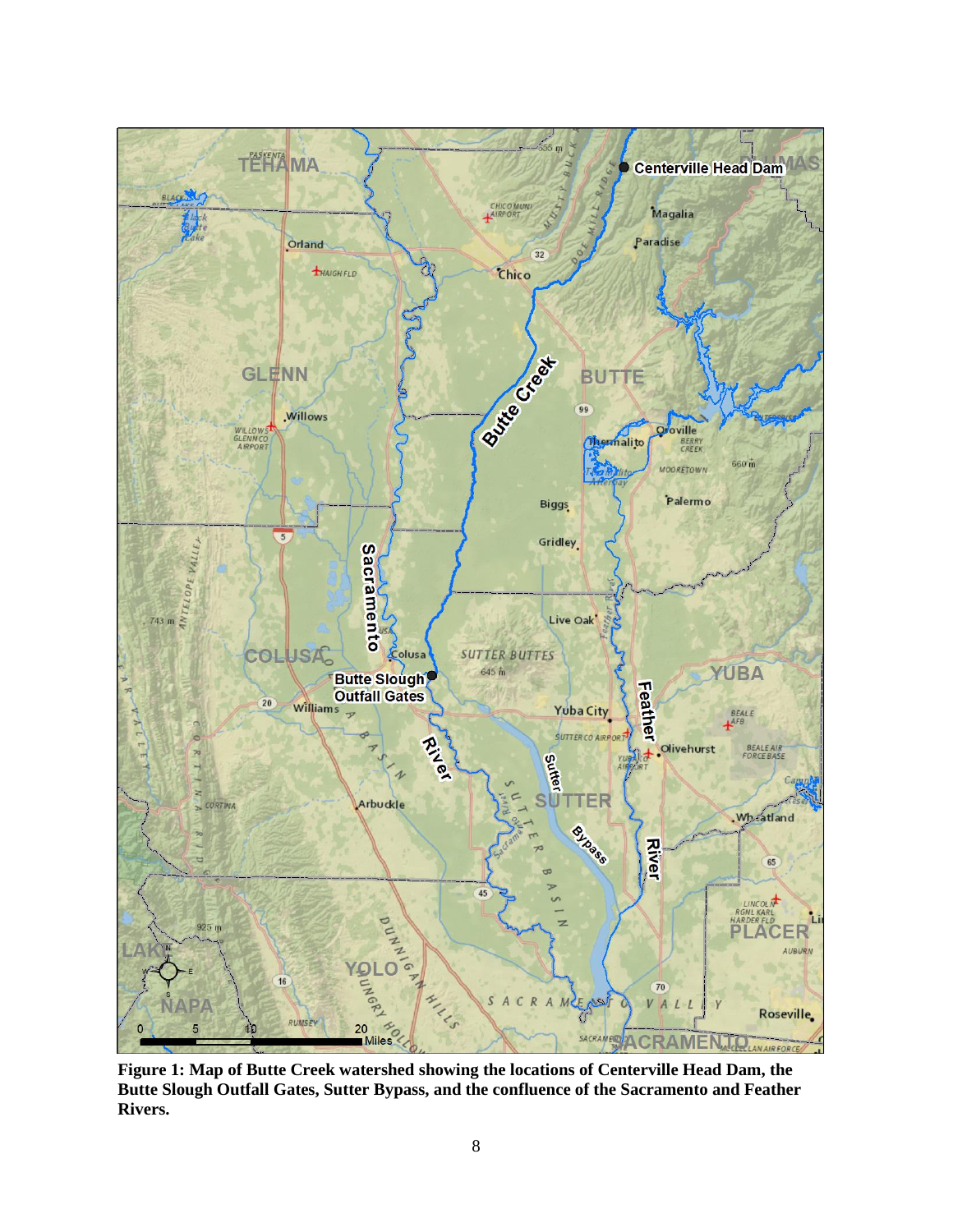#### **2. Methods**

#### *2.1 Vaki Riverwatcher*

A Vaki RiverWatcher Fish Counter (Vaki) has been installed in Butte Creek at Durham Mutual Diversion Dam Fish Ladder since 2014 to monitor passage of adult SRCS returning to Butte Creek. The Vaki combines both infrared scanning and video technology to passively monitor adult SRCS passage during the migration season (generally February through June), creating a minimum estimate of adult salmon moving into upstream holding and spawning habitats. This technology also provides images in turbid conditions. Video and silhouette data is uploaded weekly from the site and downloaded into the Winari software (VAKI Aquaculture Systems Ltd.) where images and videos are reviewed by staff to identify recorded fish to species, including details such as adipose fin presence and possible injuries or deformities. Additional metrics evaluated include fish length, speed of passage, and water temperature. Water temperature and flow are obtained from the Department of Water Resources California Data Exchange Center (CDEC) at gauge station BCK (Butte Creek near Chico) to compare SRCS passage with flow and temperature.

The goals of the Vaki monitoring include:

- 1) Estimation of abundance of adult SRCS migrating into upper Butte Creek holding habitats.
- 2) Evaluation of temporal distribution of adult SRCS passage.
- 3) Comparison of adult SRCS passage data with water temperature and flow conditions within Butte Creek.
- 4) Comparison of annual trends and timing of migration patterns of adult SRCS.

#### *2.2 Snorkel Survey*

SRCS adult holding surveys are conducted annually to estimate the number of SRCS adults that returned to Butte Creek to hold over summer prior to spawning in the fall. Additionally, this survey provides information regarding the holding distribution of adults and assesses pre-spawn mortality events. Holding surveys are conducted using standard snorkel methodology within Butte Creek from Quartz Bowl Pool downstream to PPDD for four consecutive days in July.

Data collection and analysis methodologies for this survey were standardized in  $2001<sup>1</sup>$  to provide a total annual escapement estimate by summing the average observed fish count for each pool. However, snorkel survey methodology likely underestimates adult escapement when there are large populations (Garman

<sup>&</sup>lt;sup>1</sup> Prior to 2001, each crew member developed an independent estimate for each holding pool, and before proceeding, a single estimate was made by group consensus and recorded in the field.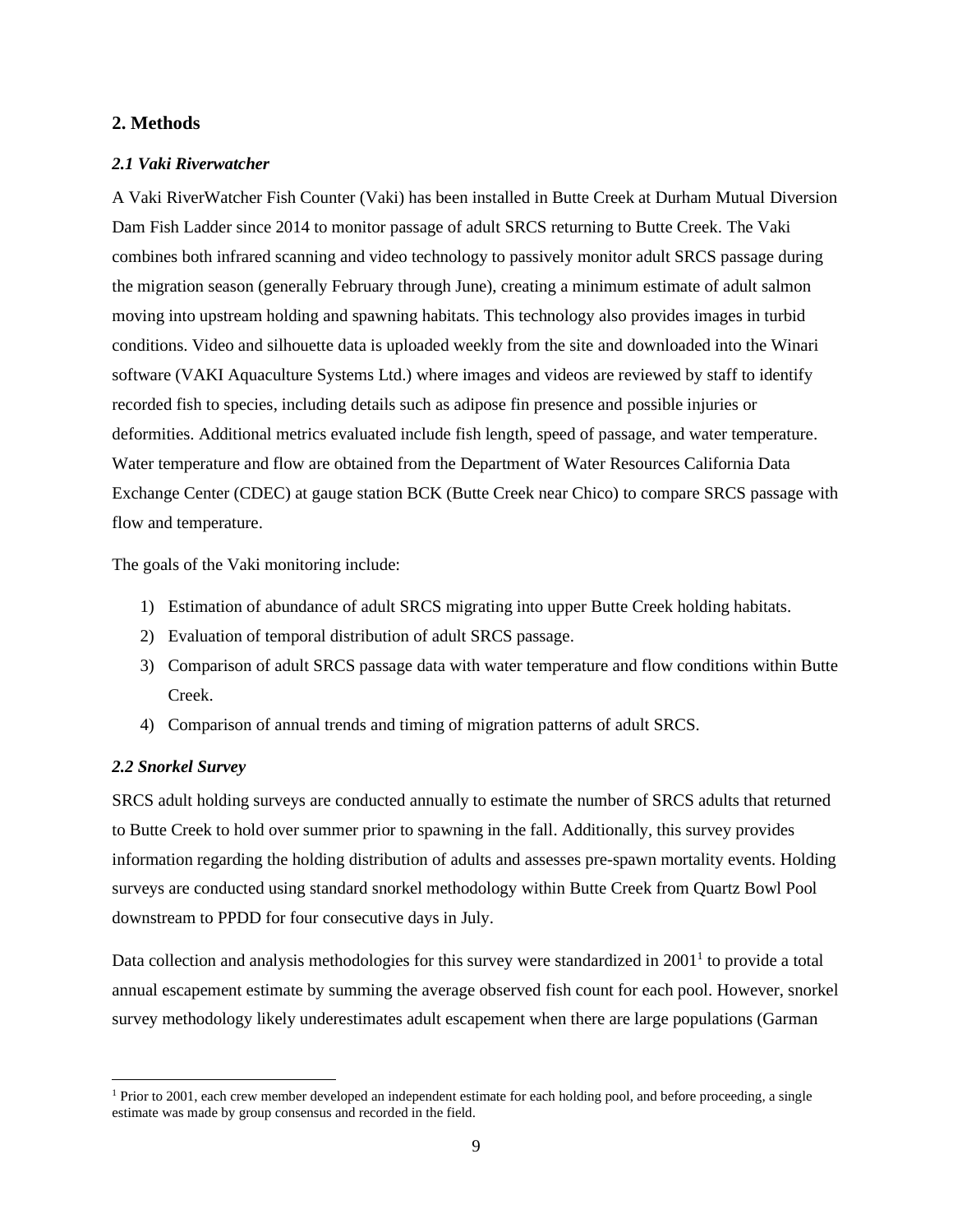2016). The survey protocol requires each pool to be surveyed once by each crew member (either swimming the pool or observed from above the pool), and each crew member records a count separately for each pool. To increase accuracy of the count, snorkel surveys are conducted in an upstream to downstream direction, and the number of snorkelers entering a pool at a time is dictated by the width of the pool. This approach utilizes the swimming direction of the adult salmon to minimize double counting within a pool and prevents groups of fish from swimming around individual crew members and avoiding detection. Upon analysis of individual pool specific counts, uncertain or obvious outliers are excluded, and the estimated number of fish observed for an individual pool is calculated by averaging individual crew member counts. The total estimate of holding salmon is calculated by summing the averages for each pool.

#### *2.3 Pre-spawn Mortality Survey*

To assess the number of SRCS that did not survive to spawn over the summer holding period, pre-spawn mortality surveys are conducted annually between June and September. Prespawn mortality surveys are conducted weekly using standard snorkel survey methodology within Butte Creek from Quartz Bowl Pool downstream to PDD (Table 1). The prespawn mortality survey section is divided into six reaches. The first five reaches are subdivided into approximately 0.25-mile segments. The reach described in Table 1 as "Centerville Covered Bridge to Parrott-Phelan Diversion Dam" is subdivided into three segments. All reaches are surveyed once per week. Surveyors spread out and walk or swim downstream, covering both sides of the creek and any side channels.

| Reach                            | <b>Location</b>                              |      |
|----------------------------------|----------------------------------------------|------|
| A (sub reaches $1-5$ )           | <b>Quartz Bowl Pool to Whiskey Flat</b>      | 1.89 |
| $B$ (sub reaches 1-8)            | Whiskey Flat to Helltown Bridge              | 2.17 |
| $C$ (sub reaches 1-12)           | Helltown Bridge to Quail Run Bridge          | 3.46 |
| D (sub reaches $1-8$ )           | Quail Run Bridge to Cable Bridge             | 1.93 |
| $E$ (sub reaches 1-7)            | Cable Bridge to Centerville Covered Bridge   |      |
| Covered Bridge to Parrott-Phelan | Centerville Covered Bridge to Parrott-Phelan |      |
| Diversion Dam<br>Diversion Dam   |                                              | 3.41 |
| <b>TOTAL</b>                     |                                              |      |

<span id="page-9-0"></span>

| Table 1: Butte Creek adult SRCS survey locations and distance |  |  |  |  |  |  |
|---------------------------------------------------------------|--|--|--|--|--|--|
|---------------------------------------------------------------|--|--|--|--|--|--|

All Chinook salmon carcasses encountered during the survey are collected and evaluated for their status of decomposition and the presence of a coded-wire tag (CWT). Levels of decomposition are determined by the coloration of the fish's eyes and gills. Carcasses containing either one clear eye or pink coloration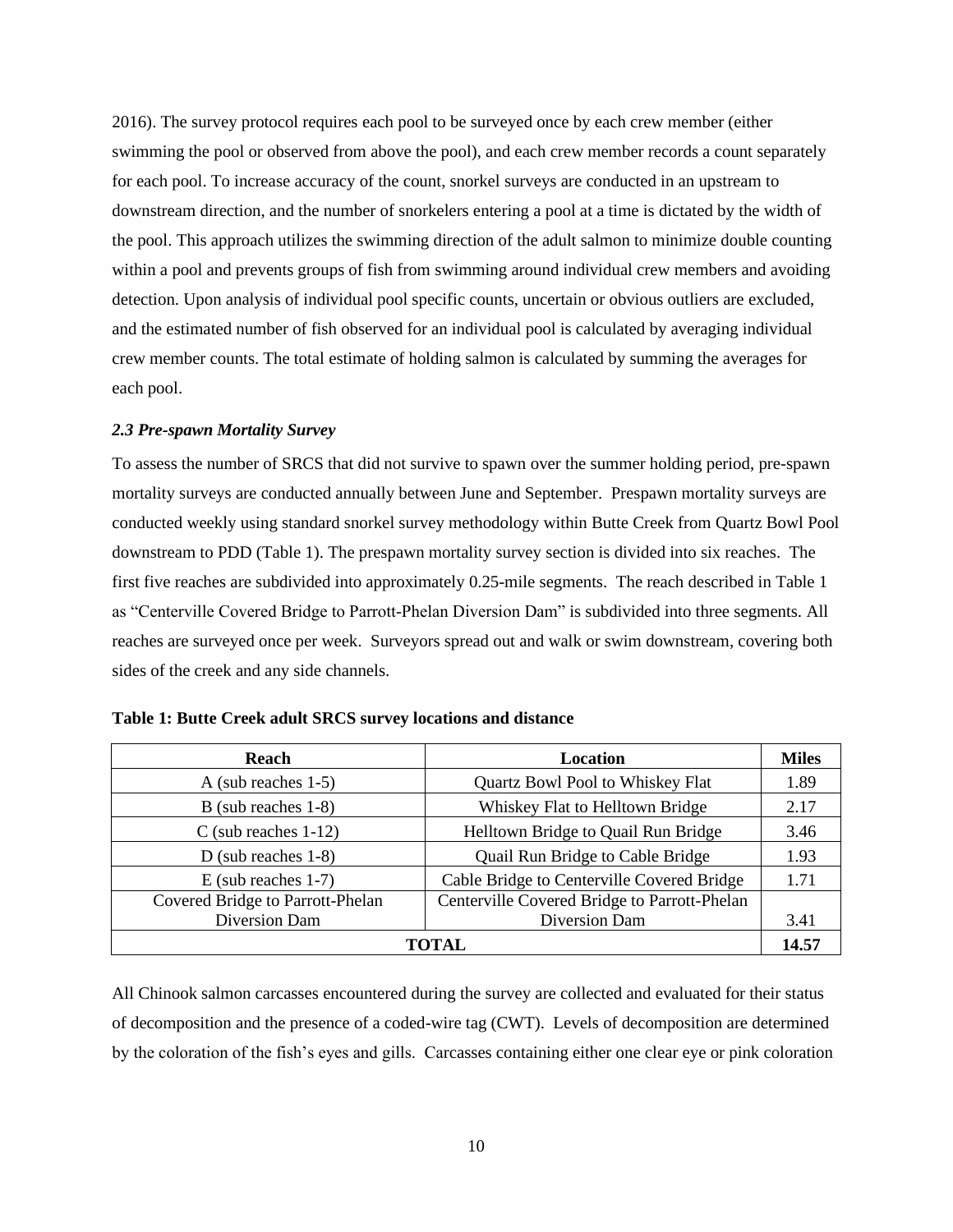of the gills are denoted as "fresh" fish. Carcasses failing to contain one of the above-mentioned requirements are denoted as "non-fresh."

All fresh fish are identified to sex and measured to the nearest millimeter (mm) fork length. Carcasses with a fork length  $\geq 600$  mm are classified as adult fish, while fork lengths  $\leq 600$  mm are classified as grilse, or young adult fish. Fresh carcasses possessing an adipose fin are processed and tagged with a unique numbered metal disc attached to the maxilla. Following the attachment of a metal disc tag, carcasses are returned to flowing water to simulate natural downstream dispersal. Decomposing nonfresh carcasses are chopped in half to prevent recounting. Non-fresh previously marked carcasses are either chopped in half or left in place and were recorded as a recovery.

Tissue, otolith, and scale samples are taken from the first 10 fresh carcasses encountered in each reach. Clean scissors are used to cut a small piece (10 sq mm) of tissue from the caudal fin. If all fins are eroded or decayed, a small piece of skin is taken. All samples are placed into a labeled container and scissors are rinsed in fresh water after each collection to prevent cross contamination.

An estimate of the number of SRCS that did not survive to spawn is calculated using the CJS markrecapture model for open populations (Bergman et al. 2012) using RStudio statistical software (Version 1.3.1093).

#### *2.4 Post-spawn Carcass Survey*

To assess the number of SRCS that survived to spawn during the fall, post-spawn carcass surveys are conducted weekly beginning the third week of September and extending through October (approximately seven weeks) by walking and snorkeling six stream reaches between Quartz Bowl Pool and PPDD (Table 1).

All Chinook salmon carcasses encountered while conducting the survey are collected and evaluated for their status of decomposition and the presence of a CWT. Levels of decomposition are determined by the coloration of the fish's eyes and gills. Carcasses containing either one clear eye or pink coloration of the gills are denoted to be "fresh" fish. Carcasses failing to contain one of the above-mentioned requirements are denoted to be "non-fresh."

All fresh fish are identified to sex and measured to the nearest mm fork length. Carcasses with a fork length  $\geq 600$  mm are classified as adult fish, while fork lengths  $\leq 600$  mm are classified as grilse, or young adult fish. Fresh carcasses possessing an adipose fin are processed and tagged with a unique numbered metal disc attached to the maxilla. Following the attachment of a metal disc tag, carcasses are returned to flowing water to simulate natural downstream dispersal. Decomposing non-fresh carcasses

11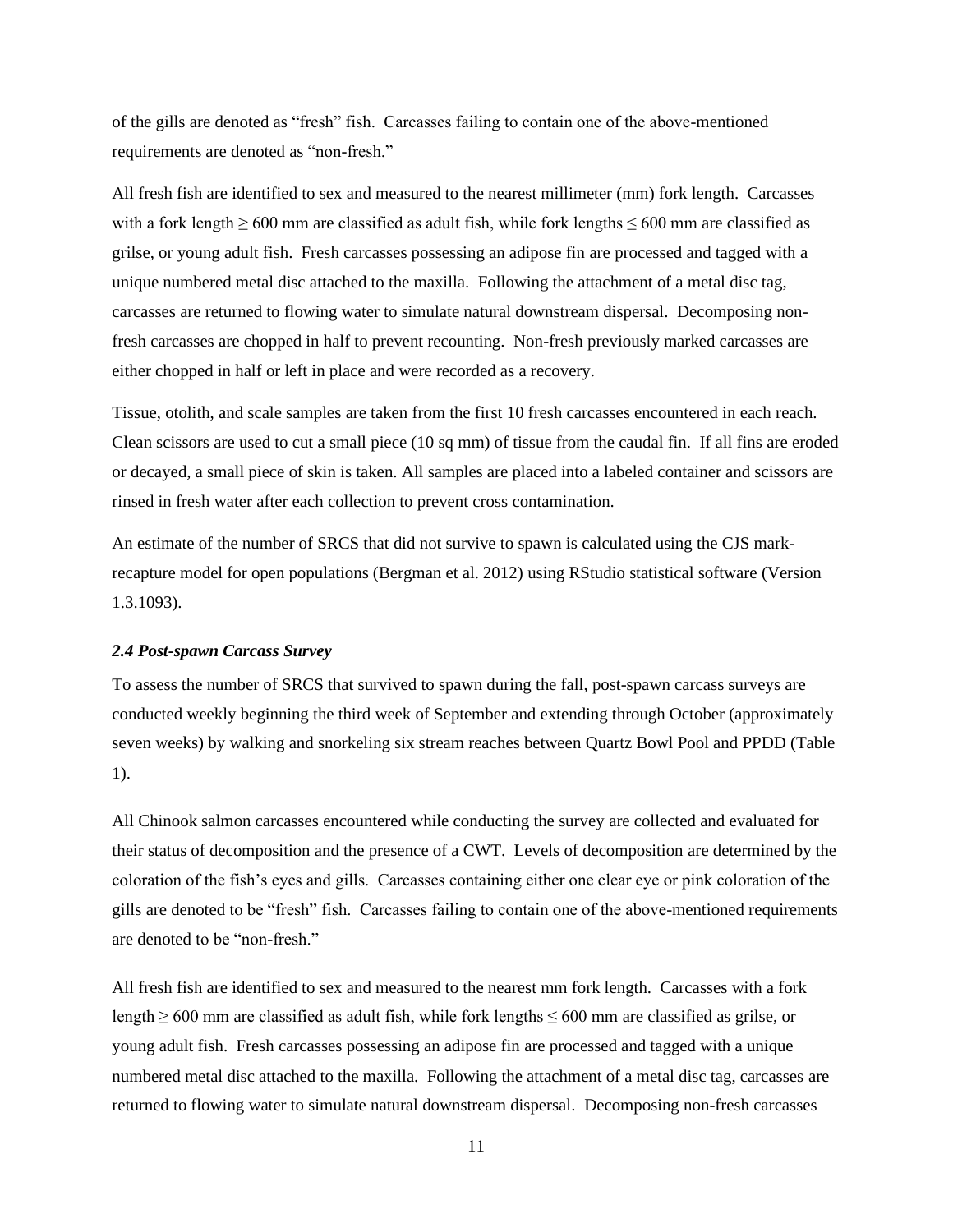are chopped in half to prevent recounting. Non-fresh previously marked carcasses are either chopped in half or left in place and are recorded as a recovery.

Tissue, otolith, and scale samples are taken from the first 10 fresh carcasses encountered in each reach. Clean scissors are used to cut a small piece (10 sq mm) of tissue from the caudal fin. If all fins are eroded or decayed, a small piece of skin was taken. All samples are placed into a labeled container and scissors are rinsed in fresh water after each collection to prevent cross contamination.

An estimate of the number of SRCS that survived to spawn is calculated using the CJS mark-recapture model for open populations (Bergman et al. 2012) using RStudio statistical software (Version 1.3.1093).

#### *2.5 Environmental Conditions*

Flow data is obtained during both the pre-spawn mortality and carcass survey periods from the CDEC BCK gauge station. Additionally, water temperature data is collected from 3 different holding pools within Butte Creek using Onset Hobo Data loggers.

#### **3. Results**

#### *3.1 Vaki Passage*

The first adult SRCS documented to pass through the Vaki for the 2021 migration season occurred on February 20 (Figure 2). The Vaki was not operational for half of the SRCS migration season due to a component failure at the end of April, which resulted in an incomplete passage estimate. Prior to equipment failure, the Vaki counted 7,813 salmon traveling upstream through the ladder and migrating into the summer holding habitat. Salmon were observed bypassing the fish ladder and ascending over Durham Mutual Dam on several occasions throughout the migratory season. As a result, passage counts underestimated the actual adult holding population in 2021. Peak number of salmon passing through the Vaki occurred on March 13<sup>th</sup> and 16<sup>th</sup> with a total of 779 and 854 salmon respectively. Historical Vaki data on Butte Creek demonstrates SRCS passage into upper Butte Creek can continue through June depending on the water year and flow; however, as a result of equipment failure no passage was recorded after April 14. Figure 2 demonstrates SRCS passage estimates during the period of Vaki operation along with mean daily water temperature  $({}^{\circ}C)$  and flow (cfs) from the CDEC BCK gauge.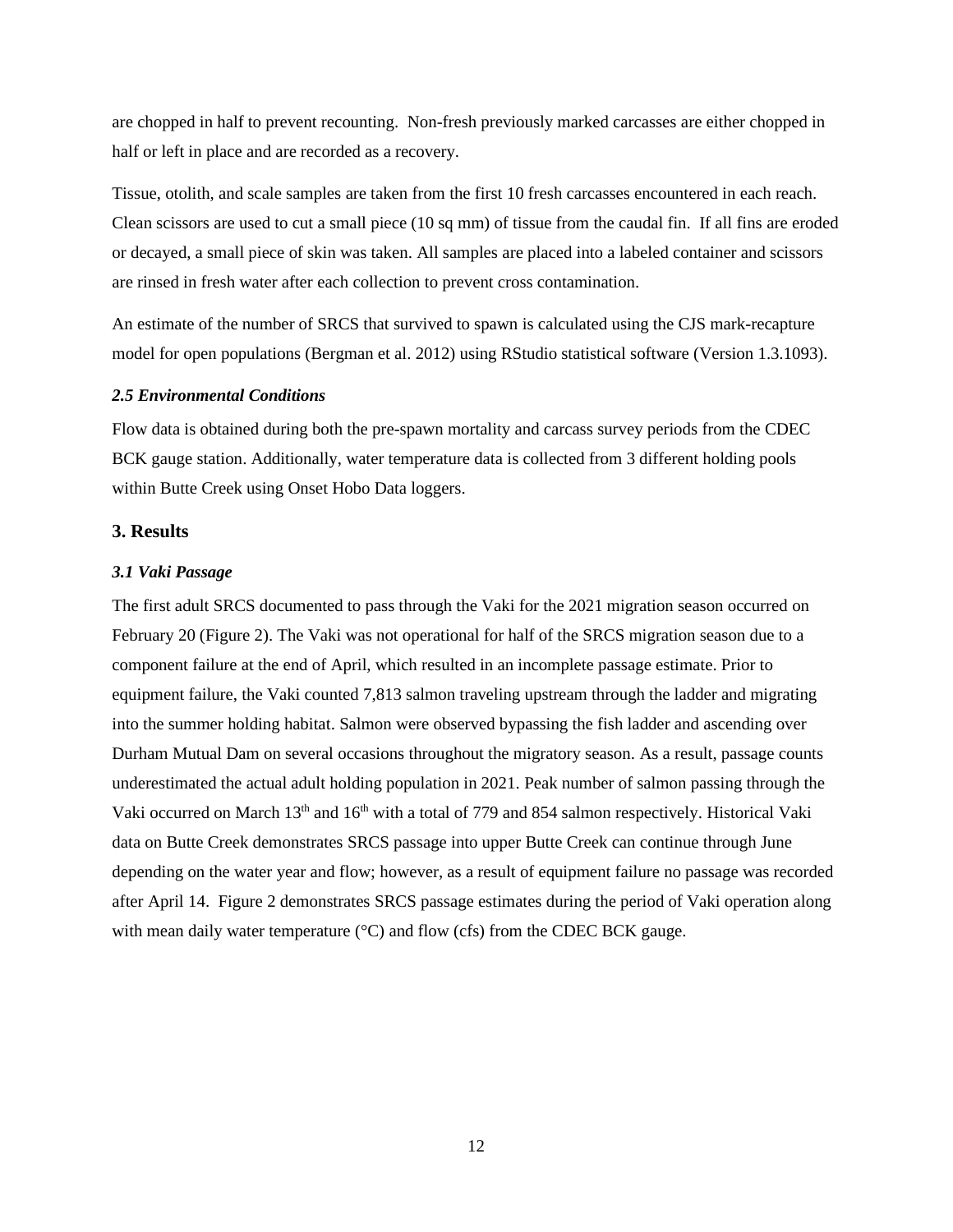

<span id="page-12-0"></span>**Figure 2: Adult SRCS daily passage estimates from Vaki Riverwatcher counts in 2021 along with water temperature and flow data taken from the BCK gauge (CDEC).**

#### *3.2 Snorkel Survey*

The annual SRCS snorkel survey was conducted from July 12–16, 2021 from CHD downstream to PPDD (Figure 1). Four reaches between Quartz Bowl Pool and PPDD were surveyed on four consecutive days, July 12–15. A fifth reach from CHD to Quartz Bowl Pool was conducted on July 16.

The 2021 adult snorkel survey estimated 12,252 SRCS adults returned to Butte Creek to hold over summer prior to spawning in the fall (see Nichols 2021). Table 2 displays the range and average number of adult SRCS observed within each of the five reaches. It should be noted that pre-spawn mortalities that took place both before and after the snorkel survey were not included in the estimate. The snorkel survey provides a snapshot in time of the estimated number of live SRCS in Butte Creek and their holding patterns.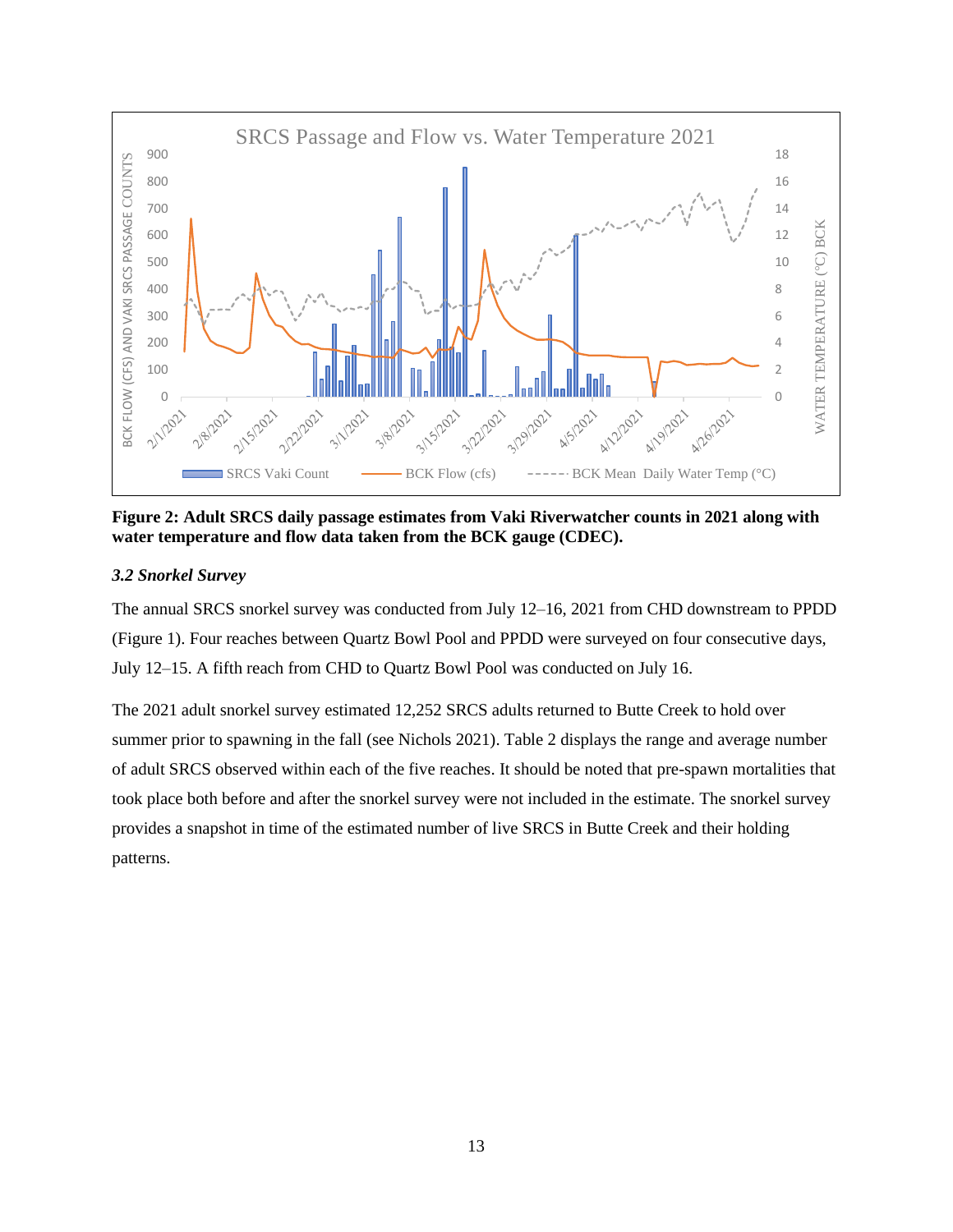| <b>Date</b> | Reach                                                 | <b>SRCS</b><br><b>Observed</b><br>(Range) | <b>SRCS</b><br><b>Observed</b><br>(Average) | $%$ Of<br><b>Total</b> |
|-------------|-------------------------------------------------------|-------------------------------------------|---------------------------------------------|------------------------|
| 7/12        | <b>Quartz Bowl Pool to Helltown Bridge</b>            | 9,742-14,021                              | 11,889                                      | 97.03%                 |
| 7/13        | Helltown Bridge to Quail Run Bridge                   | $343 - 379$                               | 361                                         | 2.95%                  |
| 7/14        | <b>Quail Run Bridge to Centerville Covered Bridge</b> | $1-3$                                     | 2                                           | 0.02%                  |
| 7/15        | Covered Bridge to Parrot-Phelan Diversion<br>Dam      | $\Omega$                                  | $\Omega$                                    | 0%                     |
| 7/16        | Centerville Head Dam to Quartz Bowl Pool              | 0                                         | $\theta$                                    | 0%                     |
|             | <b>Totals</b>                                         | $10,086 - 14,403$                         | 12,252                                      | 100%                   |

<span id="page-13-0"></span>**Table 2. Range and average number of SRCS observed in each reach during the 2021 Butte Creek Spring-run Chinook salmon snorkel survey.**

#### *3.3 Pre-Spawn Mortality Survey*

#### Survey Periods

The pre-spawn mortality survey was conducted over 13 survey periods from June 8 to September 16, 2021 (Table 3). Two consecutive survey weeks (August 10–12 and August 17–19) were canceled due to hazardous air quality from the Dixie Fire and were excluded from the survey schedule (Table 3). During late June and early July, critically low flows, and warm water temperatures (70°–73°F) resulted in a large proportion of the returning adult cohort holding in the upper most four miles of Butte Creek's holding habitat as documented during the holding snorkel survey (Table 2). Beginning July 6<sup>th</sup>, a notable rise in adult pre-spawn mortalities was documented. On July 13, veterinarians from the CDFW Fish Health Laboratory collected a subset of SRCS carcasses for necropsy. Pathological evaluation of sampled SRCS mortalities identified severe columnaris disease (*Flavobacterium columnare*) as well as moderate ich (*Ichthyophthirius multifiliis)* parasite infestation contributing to the mortality of fish (Richey 2021). Warmer water temperatures and reduced flows in Butte Creek favor development, acceleration, and facilitation of columnaris and ich pathogen transmission. Due to the high numbers of fish observed during the 2021 pre-spawn mortality event, an attempt was made to process and sample each fish that was encountered. However, due to time and staff constraints, it was determined that not all mortalities could be processed within each survey reach and a subsample rate was determined to complete each scheduled event.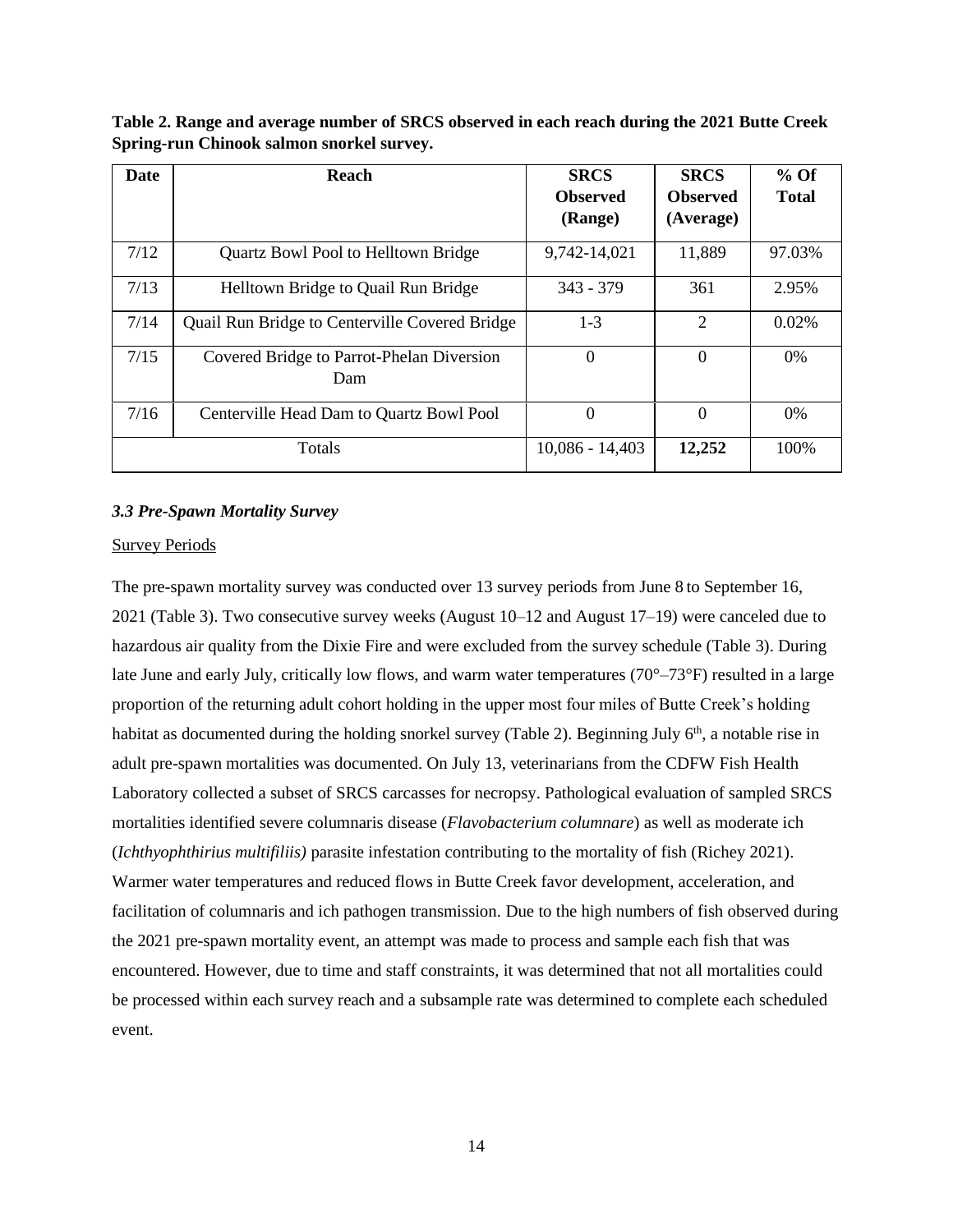| <b>Survey Period</b> | <b>Date Range</b> |
|----------------------|-------------------|
| 1                    | June $8-10$       |
| 2                    | June $15-17$      |
| 3                    | June 22–June 24   |
| 4                    | June 29–July 1    |
| 5                    | July $6-8$        |
| 6                    | July 13-15        |
| 7                    | July 20-22        |
| 8                    | July 27-29        |
| 9                    | August 3-5        |
| 10                   | August 24–26      |
| 11                   | August 31–Sept. 2 |
| 12                   | September 7–9     |
| 13                   | September 14–16   |

<span id="page-14-0"></span>**Table 3: Summary of survey periods for the 2021 Butte Creek SRCS pre-spawn mortality markrecapture survey.**

A total of 13,899 SRCS mortalities were either marked for recapture or chopped during the pre-spawn mortality survey. The greatest number of processed mortalities occurred during survey period 6 (July 13– 15) when a total of 296 fresh mortalities were tagged and 3,964 non-fresh mortalities were chopped to prevent from recounting. Consequently, this was the same week that the snorkel survey was performed and contributed to the lower estimate (Table 4, Figure 3). Mean water temperature  $(± standard deviation)$ was recorded in three different pools within the holding habitat for each survey week with the exception of week 13 due to logger malfunction (Table 5, Figure 4). Peak mean water temperatures occurred in all three pools during survey period 4 (June 29–July 1), approximately two weeks prior to peak pre-spawn mortality occurrence (Table 5, Figure 4).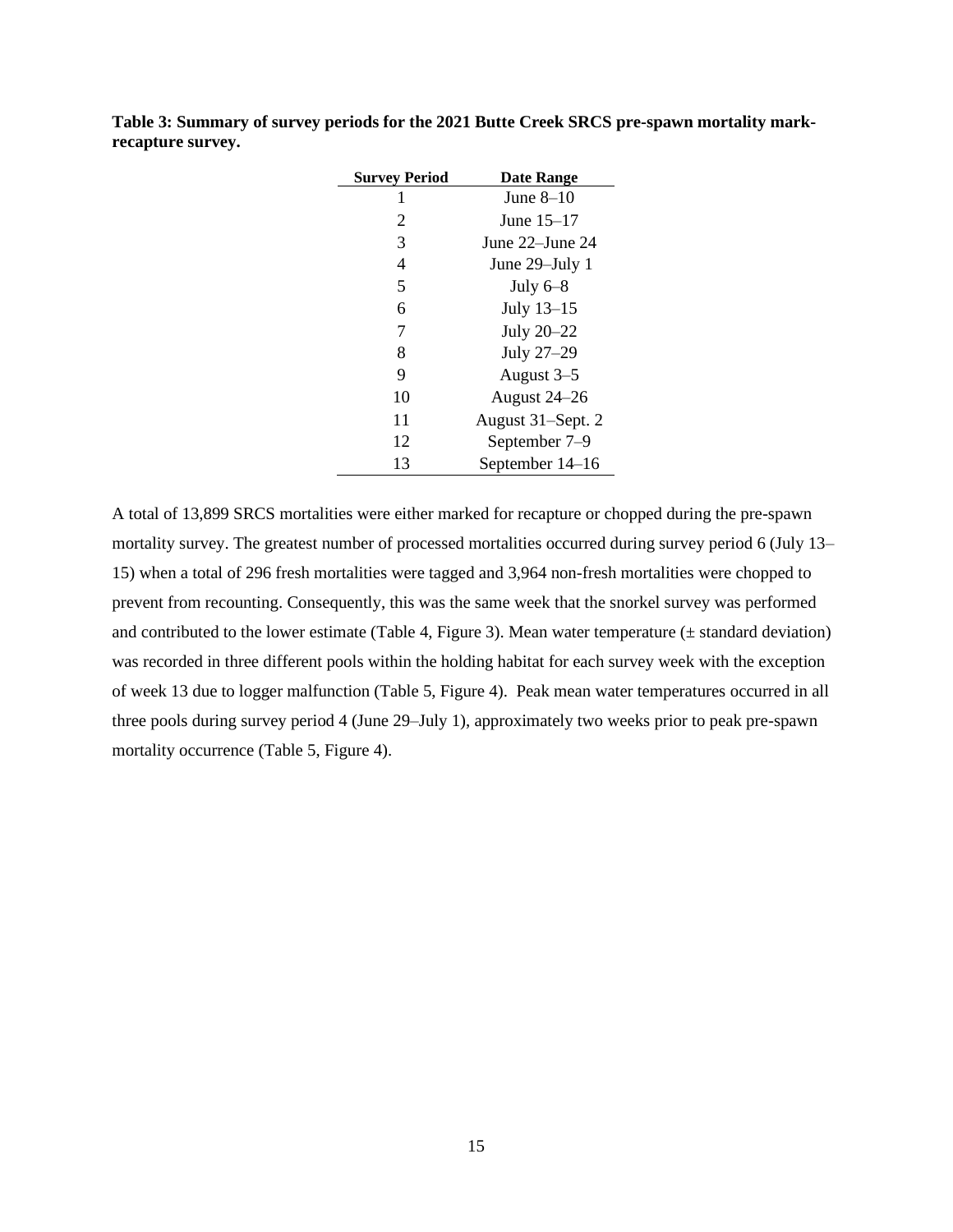| <b>Survey</b>  | <b>Date Range</b> | <b>Disc</b>   | <b>Chopped</b> | <b>Total Mortalities</b> | <b>Percent Total</b> |
|----------------|-------------------|---------------|----------------|--------------------------|----------------------|
| <b>Period</b>  |                   | <b>Tagged</b> |                | <b>Processed</b>         | $(\%)$               |
|                | June $8-10$       | 5             | 4              | 9                        | 0.06                 |
| $\overline{2}$ | June 15-17        | 28            | 17             | 45                       | 0.32                 |
| 3              | June 22–24        | 17            | 22             | 39                       | 0.28                 |
| 4              | June 29–July 1    | 28            | 26             | 54                       | 0.39                 |
| 5              | July $6-8$        | 70            | 446            | 516                      | 3.71                 |
| 6              | July 13-15        | 296           | 3964           | 4260                     | 30.65                |
|                | July 20–22        | 205           | 2630           | 2835                     | 20.40                |
| 8              | July 27-29        | 160           | 3376           | 3536                     | 25.44                |
| 9              | August 3–5        | 126           | 2349           | 2475                     | 17.81                |
| 10             | August 24-26      | 17            | 24             | 41                       | 0.29                 |
| 11             | August 31-Sept. 2 | 22            | 17             | 39                       | 0.28                 |
| 12             | September 7–9     | 13            | 9              | 22                       | 0.16                 |
| 13             | September 14–16   | 14            | 14             | 28                       | 0.20                 |
|                | <b>Total</b>      | 1001          | 12898          | 13899                    | 100%                 |

<span id="page-15-1"></span>**Table 4. Summary of total SRCS mortalities processed by period during the 2021 pre-spawn survey.**



<span id="page-15-0"></span>**Figure 3: Temporal distribution of marked and chopped mortalities processed during the 2021 prespawn mortality survey on Butte Creek.**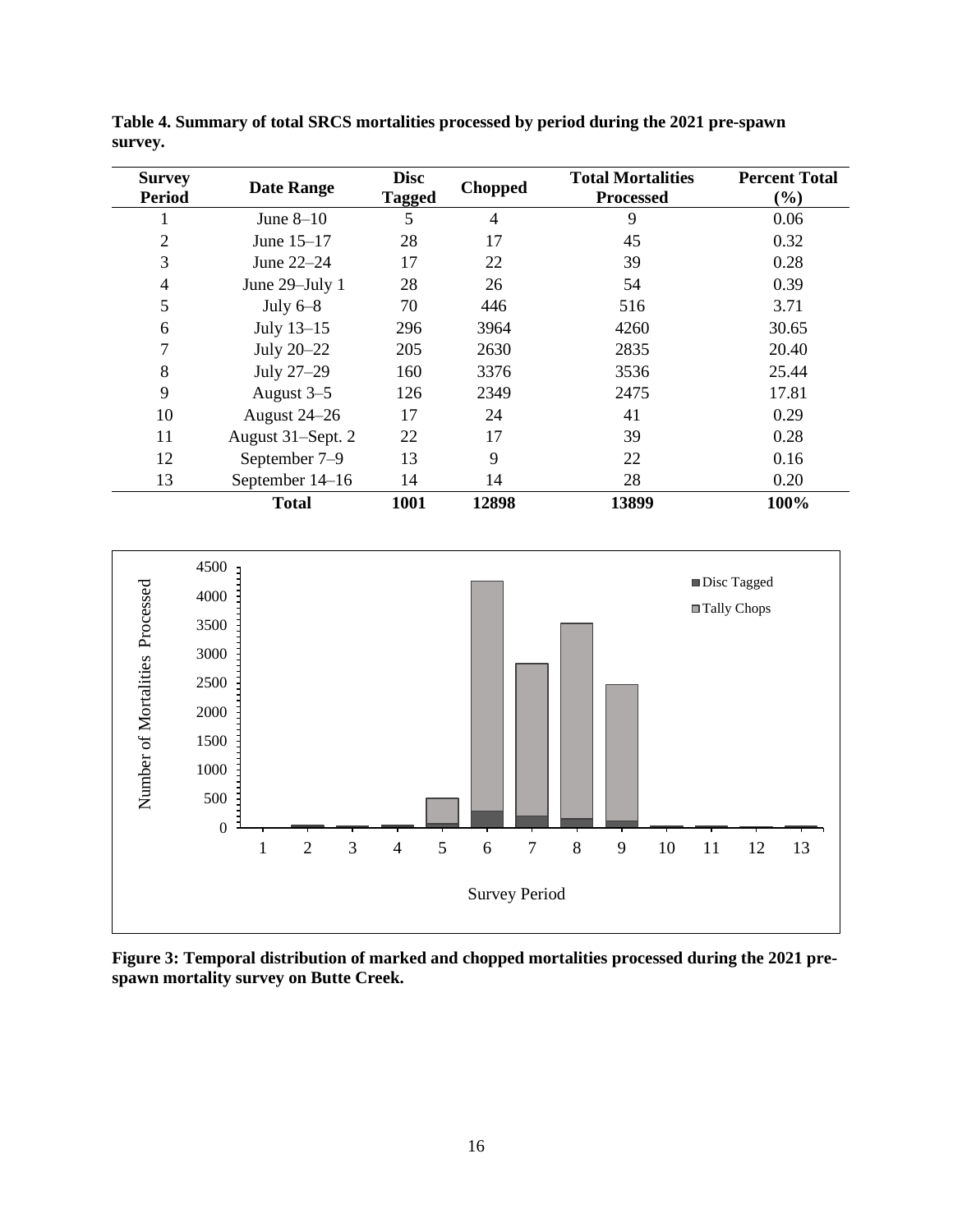| <b>Survey Period</b> | <b>Quartz Bowl</b> | Pool 4           | <b>Centerville</b> |
|----------------------|--------------------|------------------|--------------------|
| 1                    | $15.81 \pm 1.78$   | $16.81 \pm 1.69$ | $17.74 \pm 1.63$   |
| $\overline{2}$       | $17.23 \pm 0.76$   | $18.36 \pm 0.86$ | $18.97 \pm 0.80$   |
| 3                    | $19.21 \pm 0.27$   | $20.17 \pm 0.42$ | $20.77 \pm 0.53$   |
| $\overline{4}$       | $20.41 \pm 0.43$   | $21.71 \pm 0.51$ | $22.76 \pm 0.80$   |
| 5                    | $19.88 \pm 0.36$   | $20.93 \pm 0.43$ | $22.05 \pm 0.27$   |
| 6                    | $19.54 \pm 0.86$   | $20.5 \pm 0.83$  | $21.5 \pm 0.77$    |
| 7                    | $18.33 \pm 0.54$   | $19.3 \pm 0.60$  | $20.43 \pm 0.81$   |
| 8                    | $18.5 \pm 0.49$    | $19.38 \pm 0.49$ | $20.23 \pm 0.52$   |
| 9                    | $18.39 \pm 0.81$   | $19.29 \pm 0.90$ | $20.15 \pm 0.97$   |
| 10                   | $16.51 \pm 0.23$   | $17.33 \pm 0.37$ | $18.32 \pm 0.22$   |
| 11                   | $16.25 \pm 0.69$   | $17.18 \pm 0.64$ | $18.08 \pm 0.73$   |
| 12                   | $15.65 \pm 0.09$   | $16.58 \pm 0.24$ | $18.12 \pm 0.63$   |
| 13                   | NA.                | <b>NA</b>        | NA.                |

<span id="page-16-1"></span>**Table 5. Mean water temperature (°C) (± standard deviation) by survey period located in 3 different pools within the summer holding reaches of Butte Creek. Water temperatures for week 13 were lost and not recorded.**



<span id="page-16-0"></span>**Figure 4: Recorded mean water temperature (°C) within the 3 holding pool locations along with numbers of pre-spawn mortalities recorded throughout the pre-spawn mortality survey.**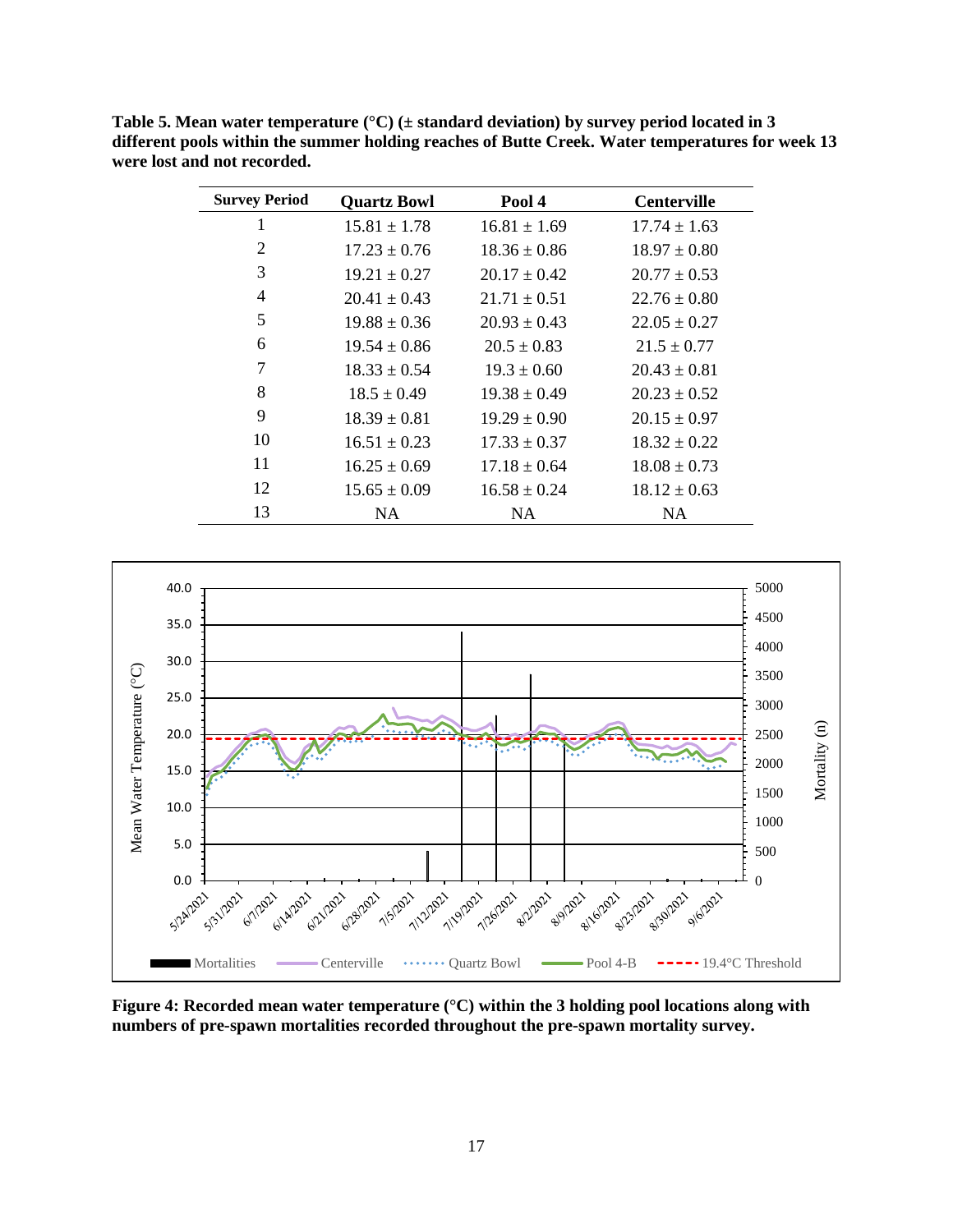#### Length Composition

A total of 1,001 pre-spawn mortalities were processed for fork length and sex determination (Table 6, Figure 5). Females accounted for 62% (n=616) of processed pre-spawn mortalities. Fork length ranged from 50 cm to 91 cm with a mean fork length of 71.0 cm  $(\pm 5.3)$ . Male pre-spawn mortalities accounted for 38% (n= 385) of processed pre-spawn mortalities and fork lengths ranged from 56 cm to 99 cm with a mean fork length of 74.2 cm  $(\pm 10.6)$  (Table 6, Figure 5).

| <b>Survey Week</b> | <b>Female</b> | <b>Not</b><br><b>Male</b><br><b>Recorded</b> |       | <b>Total</b> |
|--------------------|---------------|----------------------------------------------|-------|--------------|
| 1                  | 5             | $\theta$                                     | 4     | 9            |
| $\overline{2}$     | 16            | 12                                           | 17    | 45           |
| 3                  | 6             | 11                                           | 22    | 39           |
| $\overline{4}$     | 16            | 12                                           | 26    | 54           |
| 5                  | 51            | 19                                           | 446   | 516          |
| 6                  | 220           | 76                                           | 3964  | 4260         |
| 7                  | 119           | 86                                           | 2630  | 2835         |
| 8                  | 80            | 80                                           | 3376  | 3536         |
| 9                  | 68            | 58                                           | 2349  | 2475         |
| 10                 | 6             | 11                                           | 24    | 41           |
| 11                 | 14            | 8                                            | 17    | 39           |
| 12                 | 7             | 6                                            | 9     | 22           |
| 13                 | 8             | 6                                            | 14    | 28           |
| <b>Totals</b>      | 616           | 385                                          | 12898 | 13899        |
| % Total            | 62%           | 38%                                          |       |              |

<span id="page-17-0"></span>**Table 6. Summary of total number of mortalities processed over duration of SRCS pre-spawn survey.**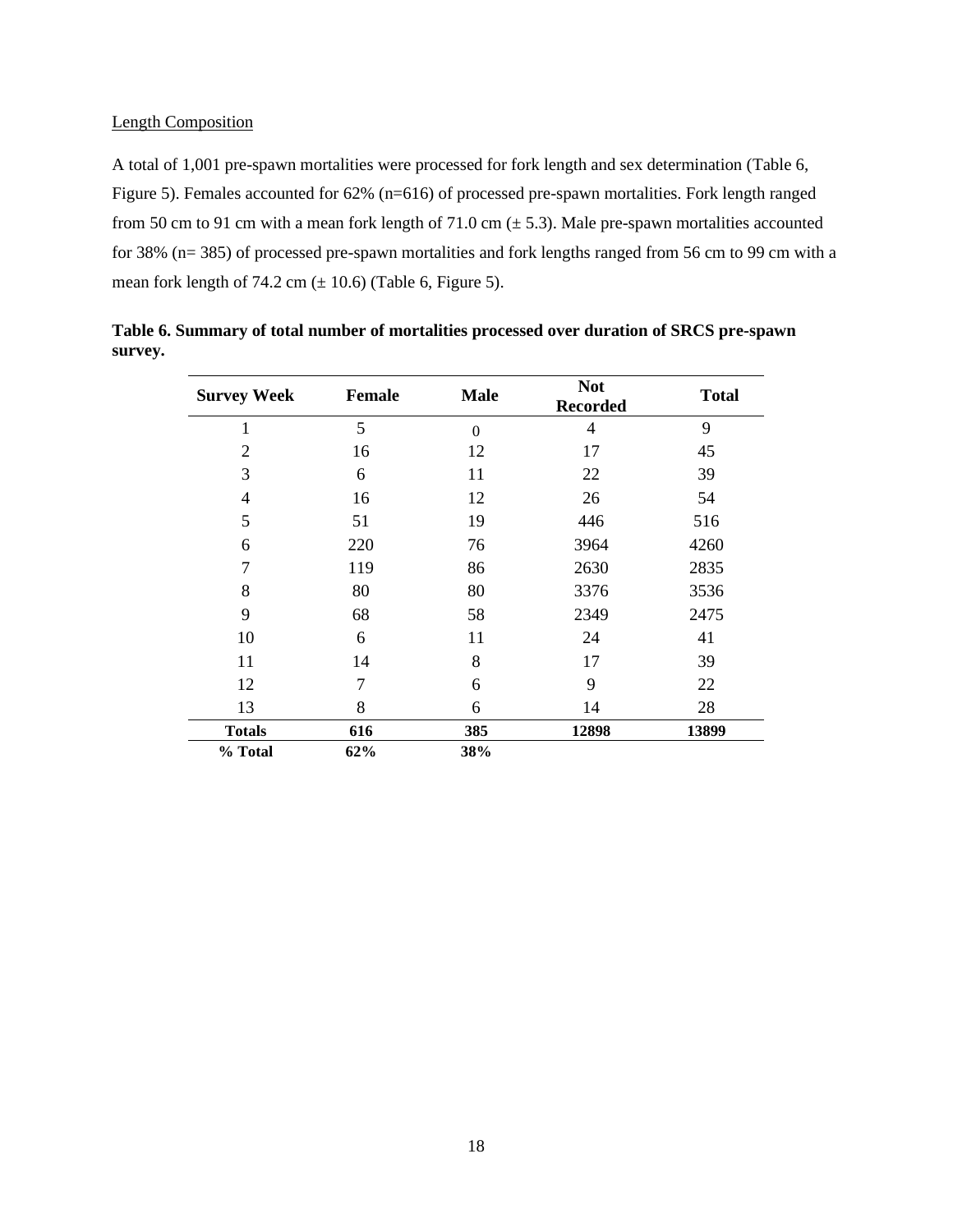

<span id="page-18-0"></span>**Figure 5: Fork length distribution of male and female mortalities processed during the pre-spawn mark-recapture survey.**

#### Spatial Distribution

Reaches A and B accounted for 81% of observed pre-spawn mortalities  $(n= 11,303)$  during the survey (Table 7). These results coincide with the SRCS spatial distribution observed during the holding snorkel survey (Table 2). Additionally, 94.4% of observed pre-spawned mortalities were processed between survey periods 6 through 9 (Table 7). Figure 6 demonstrates the percent weekly mortality contribution by reach for the 2021 pre-spawn survey season.

#### Estimate of SRCS Prespawn Mortality

The CJS model was used to estimate the number of SRCS that did not survive to spawn (Cormack 1964, Bergman et al. 2012). Three matrix files were created to run the model: a capture history, a chops history, and covariate data. To account for the large discrepancy between tagged mortalities and chops, non-fresh totals were modeled at the same subsample rate as processed fresh mortalities. Additionally, to account for canceled survey weeks, a capture interval gap file was included in the analysis. The CJS model was run using the escape MR package in RStudio (Version 1.3.1093). Upon analysis, the model with the lowest QAICc was N=19,773. The bootstrap estimate of the standard error of the modeled population was 2818.847 (n=1,000 bootstrap iterations). With 95% confidence intervals, the total SRCS population that did not survive to spawn in 2021 is estimated at 19,773 (Figure 7).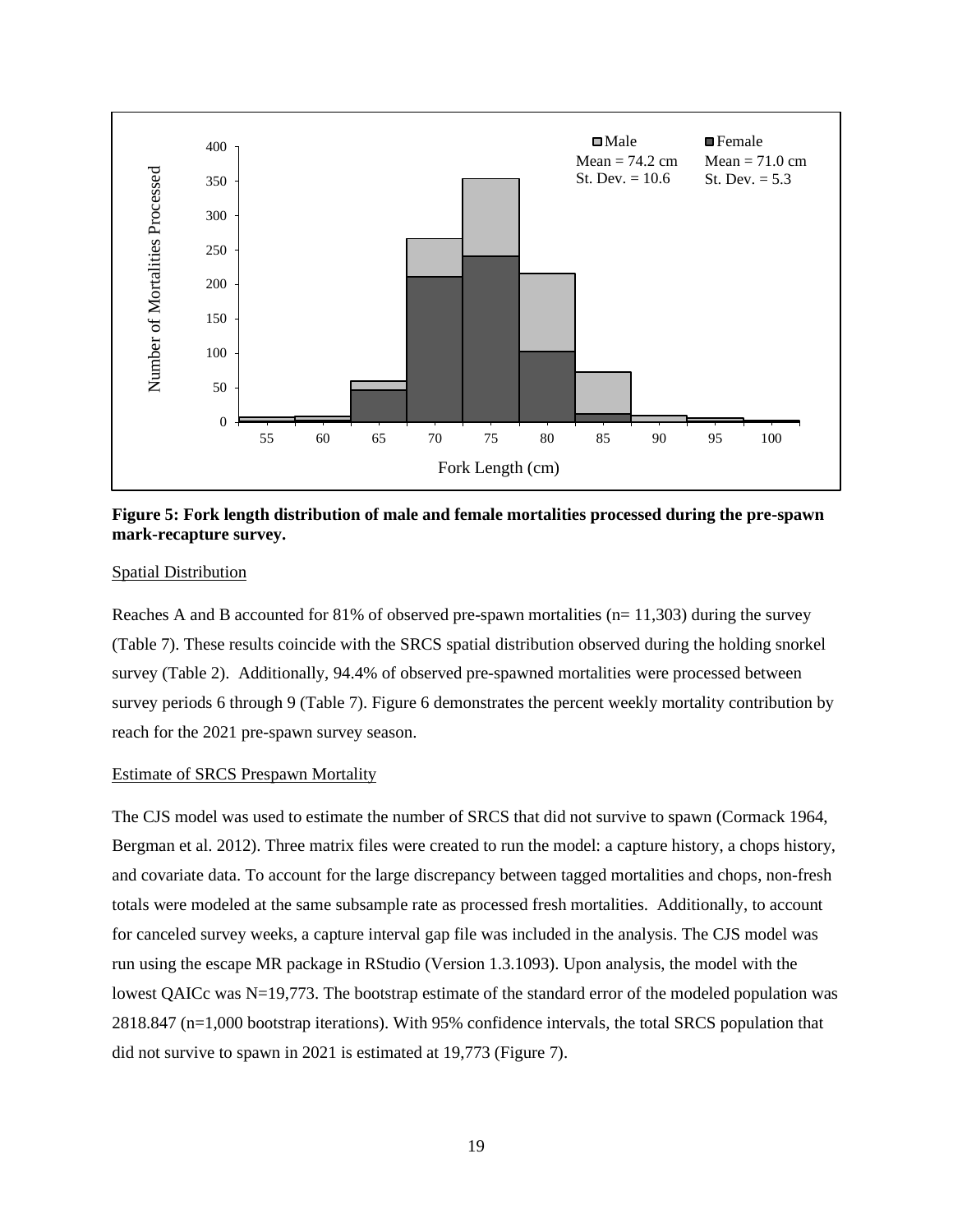| <b>Survey</b><br><b>Period</b> | A              | B     | $\mathbf C$    | D        | E                | <b>Total</b> | %Total |
|--------------------------------|----------------|-------|----------------|----------|------------------|--------------|--------|
|                                | $\overline{2}$ | 4     | $\overline{2}$ |          | $\boldsymbol{0}$ | 9            | 0.06   |
| $\overline{2}$                 | 12             | 32    |                | 0        | $\theta$         | 45           | 0.32   |
| 3                              | 20             | 15    | 4              | 0        | $\theta$         | 39           | 0.28   |
| 4                              | 18             | 27    | 9              | 0        | $\overline{0}$   | 54           | 0.39   |
| 5                              | 225            | 236   | 53             | 2        | $\overline{0}$   | 516          | 3.71   |
| 6                              | 2422           | 1429  | 378            | 30       |                  | 4260         | 30.65  |
| 7                              | <b>NA</b>      | 1780  | 933            | 86       | 36               | 2835         | 20.40  |
| 8                              | 2533           | NA    | 780            | 169      | 54               | 3536         | 25.44  |
| 9                              | 1211           | 1220  | NA             | 35       | 9                | 2475         | 17.81  |
| 10                             | 28             | 7     | 6              | $\Omega$ | $\overline{0}$   | 41           | 0.29   |
| 11                             | 27             | 10    | $\overline{2}$ | 0        | $\overline{0}$   | 39           | 0.28   |
| 12                             | 14             | 8     | 0              | 0        | $\overline{0}$   | 22           | 0.16   |
| 13                             | 15             | 8     | 5              | $\theta$ | $\overline{0}$   | 28           | 0.20   |
| <b>Totals</b>                  | 6527           | 4776  | 2173           | 323      | 100              | 13899        | 100%   |
| % Total                        | 46.96          | 34.36 | 15.63          | 2.32     | 0.72             | 100%         |        |

<span id="page-19-1"></span>**Table 7. Summary of pre-spawn mortalities (and percent totals) recorded by survey reach and period.**



<span id="page-19-0"></span>**Figure 6: Percent total of SRCS pre-spawn mortalities recorded by reach during the 2021 prespawn mortality survey.**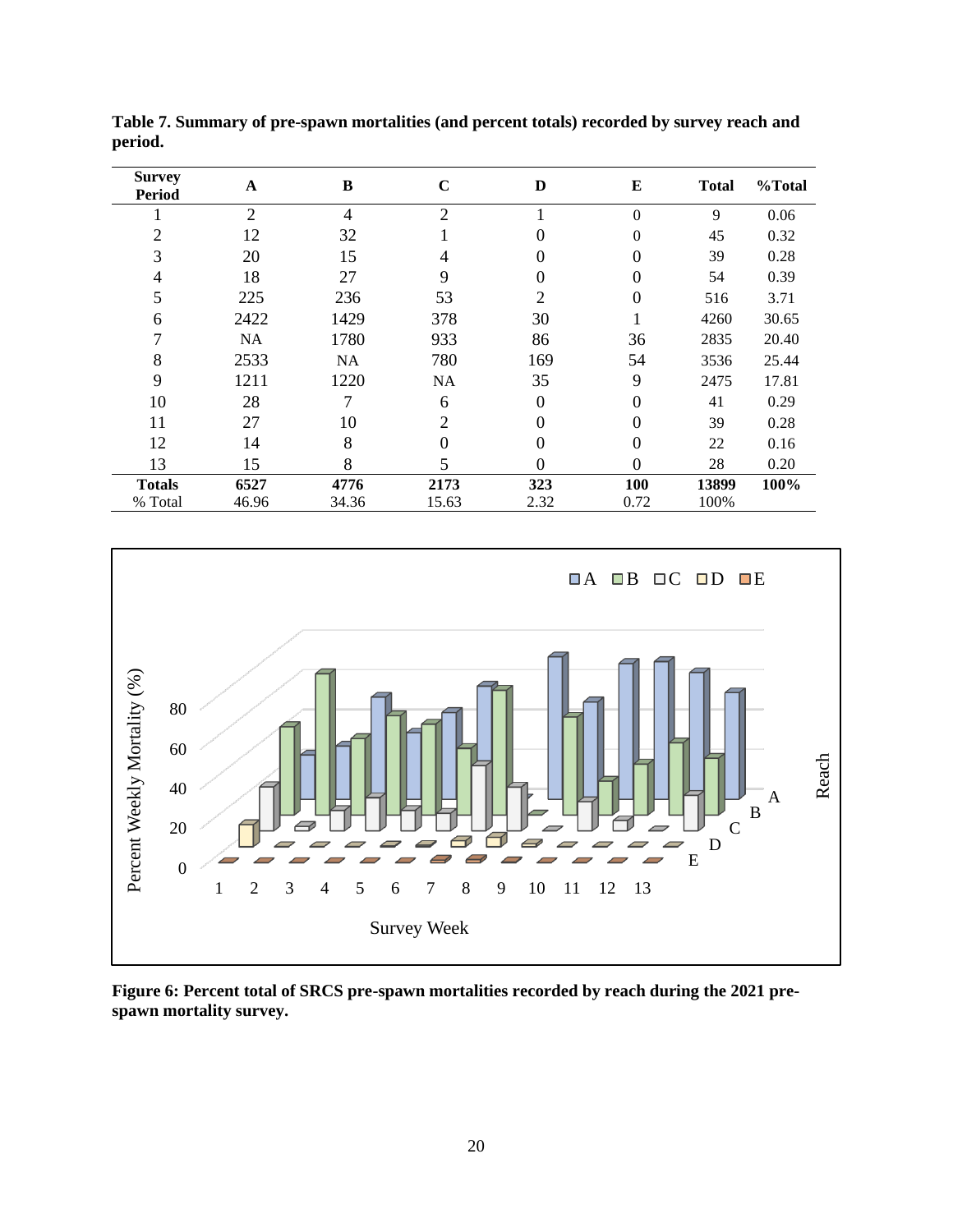

<span id="page-20-0"></span>**Figure 7: Modified Cormack Jolly-Seber (CJS) histogram of 1,000 bootstrap iterations and 95% confidence intervals.**

#### *3.4 Post-Spawn Carcass Survey*

#### Survey Periods

The carcass survey was conducted over 5 weeks from September 21–October 21 (Table 8). The survey ended prematurely (1 week early) due to a storm event contributing to high flows that would jeopardize personnel safety. All carcasses encountered were processed. Fresh carcasses were marked for recapture and non-fresh carcasses were chopped to prevent from recounting.

<span id="page-20-1"></span>

|         | Table 8. Summary of survey periods for the 2021 Butte Creek SRCS carcass mark-recapture |  |  |
|---------|-----------------------------------------------------------------------------------------|--|--|
| survey. |                                                                                         |  |  |

| <b>Survey Period</b>  | <b>Dates</b>       |  |  |
|-----------------------|--------------------|--|--|
|                       | Sep. 21 to Sep. 23 |  |  |
| $\mathcal{D}_{\cdot}$ | Sep. 28 to Sep. 30 |  |  |
| 3                     | Oct. 4 to Oct. $7$ |  |  |
|                       | Oct. 12 to Oct. 14 |  |  |
| 5                     | Oct. 19 to Oct. 21 |  |  |

A total of 374 carcass were processed during the 5-week survey. Disc-tagged fresh carcasses accounted for 41% of carcasses (n=153), while the remaining 59% were categorized as non-fresh and chopped to prevent recounting (n=221). Survey period 3 observed the largest number of processed carcasses within a single survey week (October 4 – October 7) (Table 9, Figure 8).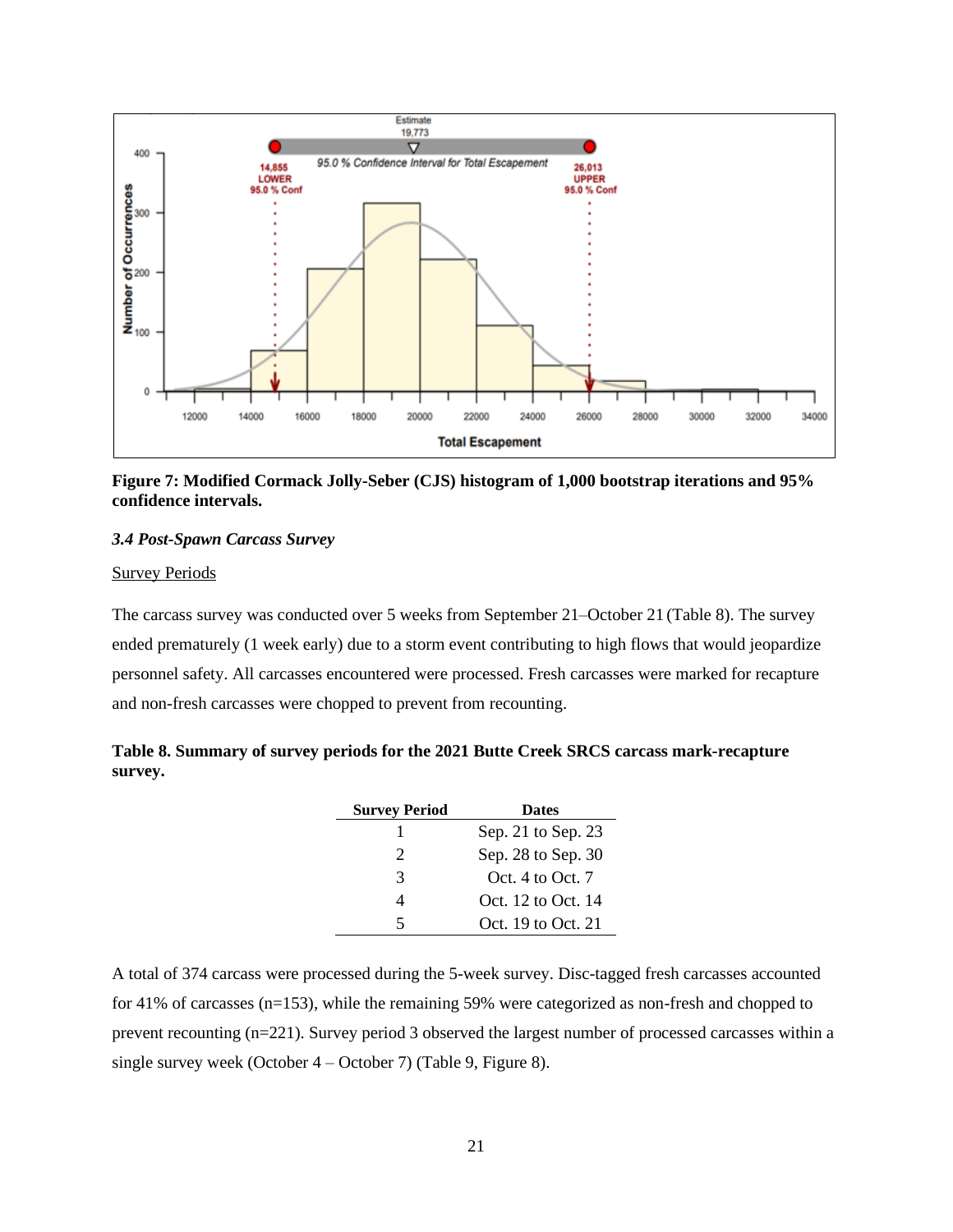| <b>Survey Period</b> | <b>Dates</b>       | <b>Disc Tagged</b> | <b>Tally Chops</b> | <b>Total Carcasses Processed</b> |
|----------------------|--------------------|--------------------|--------------------|----------------------------------|
|                      | Sep. 21 to Sep. 23 | 24                 | 10                 | 34                               |
| 2                    | Sep. 28 to Sep. 30 | 55                 | 42                 | 97                               |
| 3                    | Oct. 4 to Oct. 7   | 51                 | 95                 | 146                              |
| 4                    | Oct. 12 to Oct. 14 | 23                 | 61                 | 84                               |
|                      | Oct. 19 to Oct. 21 |                    | 13                 | 13                               |
|                      | <b>Total</b>       | 153                | 221                | 374                              |
|                      | % Total            | 41%                | 59%                | 100%                             |

<span id="page-21-1"></span>**Table 9. Summary of total SRCS mortalities processed by period during the 2021 carcass survey.**



#### <span id="page-21-0"></span>**Figure 8: Temporal distribution of marked and chopped mortalities processed during the 2021 carcass survey on Butte Creek.**

#### Length Composition

A total of 374 carcasses were processed for fork length and sex determination (Table 10, Figure 9). Male carcasses accounted for 21% of processed carcasses (n=77). Fork length ranged from 63 cm to 85 cm with a mean fork length of 74.3 cm  $(\pm 5.67)$ . Female carcasses accounted for 20% (n= 76) of observed totals and fork lengths ranged from 60 cm to 76 cm with a mean fork length of 70.4 cm  $(\pm 4.35)$  (Figure 9).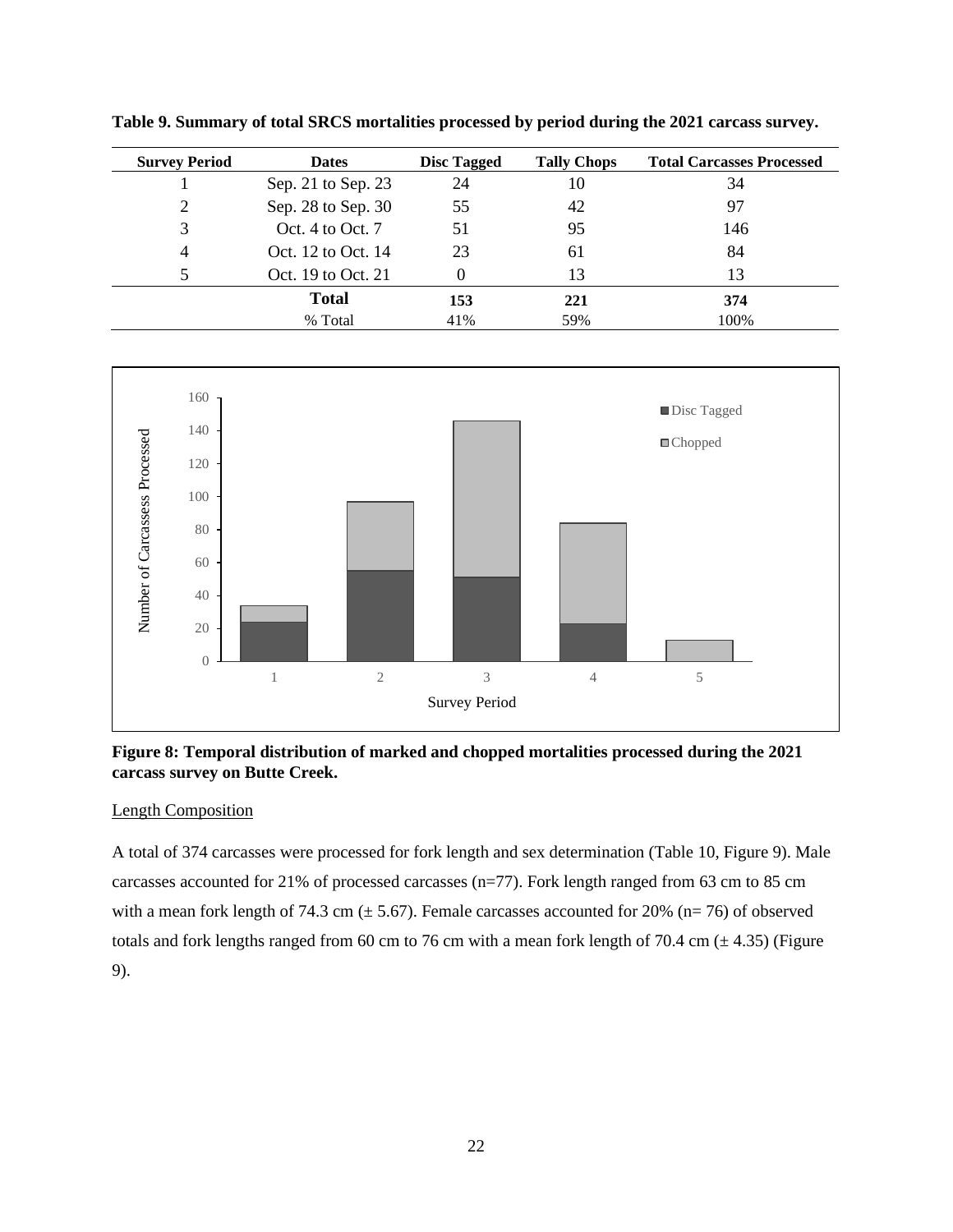| <b>Survey Period</b> | Female | <b>Male</b> | <b>Chopped</b> | <b>Total</b> |
|----------------------|--------|-------------|----------------|--------------|
|                      | 13     | 11          | 10             | 34           |
| 2                    | 33     | 22          | 42             | 97           |
| 3                    | 16     | 35          | 95             | 146          |
| 4                    | 14     |             | 61             | 84           |
|                      |        |             | 13             | 13           |
| <b>Total</b>         | 76     | 77          | 221            | 374          |
| % Total              | 20%    | 21%         | 59%            | 100%         |

<span id="page-22-1"></span>**Table 10. Summary of total number of mortalities processed over duration of SRCS carcass survey.**



<span id="page-22-0"></span>**Figure 9: Fork length distribution of male and female mortalities processed during the carcass survey.**

#### Spatial Distribution

Reach A accounted for 32% of total observed carcasses (n=118) followed by Reach C at 28% (n=105) (Table 11). Additionally, 65% of the total number of carcasses were processed between survey periods 2 and 3 (Table 11).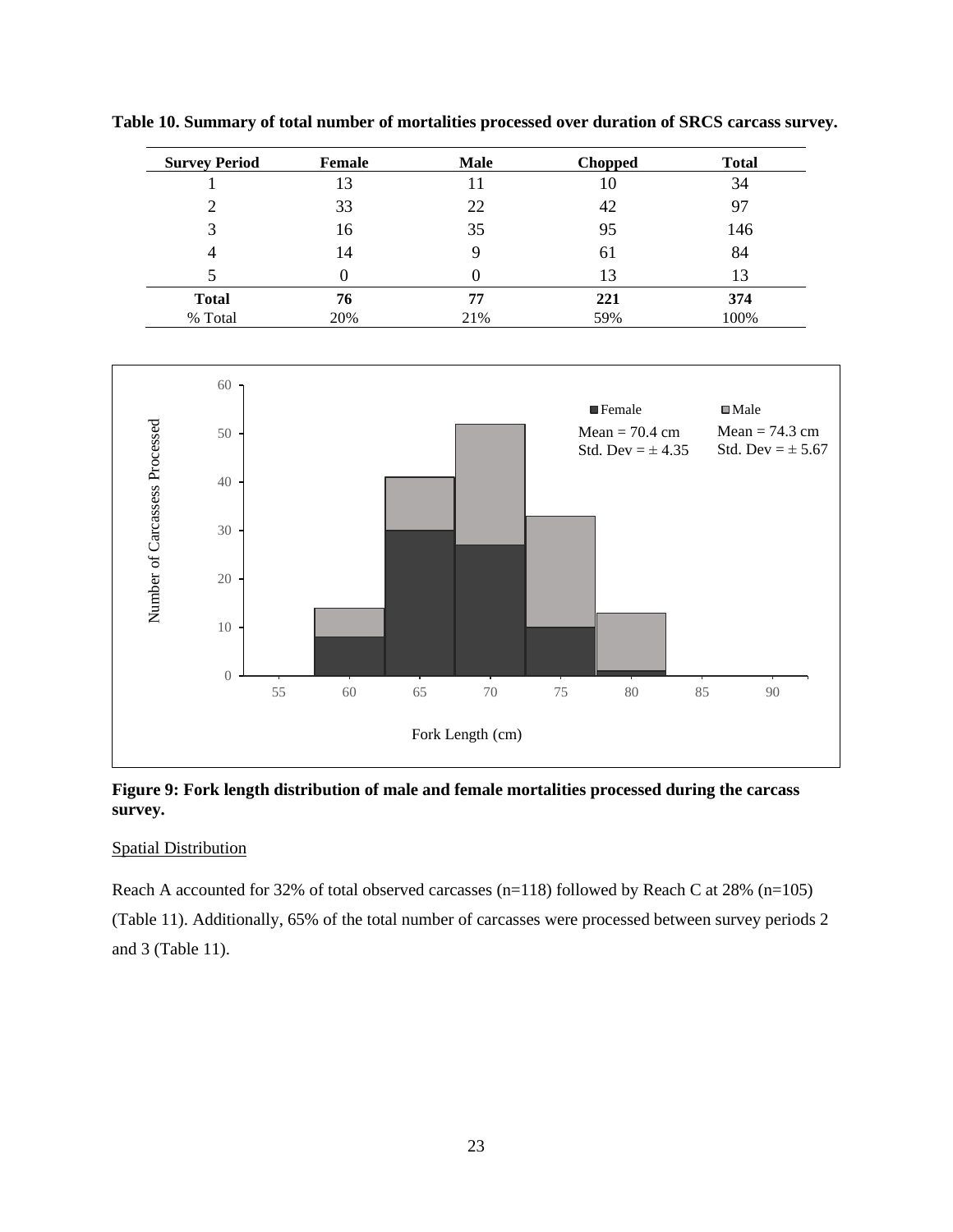| <b>Survey Period</b> | A   | B   | C   | D   | Е              | <b>Total</b> | % Total |
|----------------------|-----|-----|-----|-----|----------------|--------------|---------|
|                      | 21  | 3   | 10  | 0   | $\overline{0}$ | 34           | 9%      |
| 2                    | 26  | 29  | 29  | 8   | 5              | 97           | 26%     |
| 3                    | 47  | 32  | 51  | 12  | 4              | 146          | 39%     |
| 4                    | 21  | 30  | 11  | 18  | 4              | 84           | 22%     |
| 5                    | 3   | 3   | 4   |     |                | 13           | 3%      |
| <b>Total</b>         | 118 | 97  | 105 | 40  | 14             | 374          | 100%    |
| % Total              | 32% | 26% | 28% | 11% | 4%             | 100%         |         |

<span id="page-23-0"></span>**Table 11. Summary of the spatial distribution of SRCS carcasses processed by reach and survey period.**

#### Estimate of SRCS Spawning Population

The CJS model was used to estimate the number of SRCS that survived to spawn (Cormack 1964, Bergman et al. 2012). Three matrix files were created to run the model: a capture history, a chops history, and covariate data. The CJS model was run using the escape MR package in RStudio (Version 1.3.1093). Upon analysis, the model with the lowest QAICc was  $N = 1,807$ . The bootstrap estimate of the standard error of the modeled population was 451.144 (n=1,000 bootstrap iterations). With 95% confidence intervals, the 2021 Butte Creek SRCS spawning population is estimated between 1,184–2,849. (Figure 10).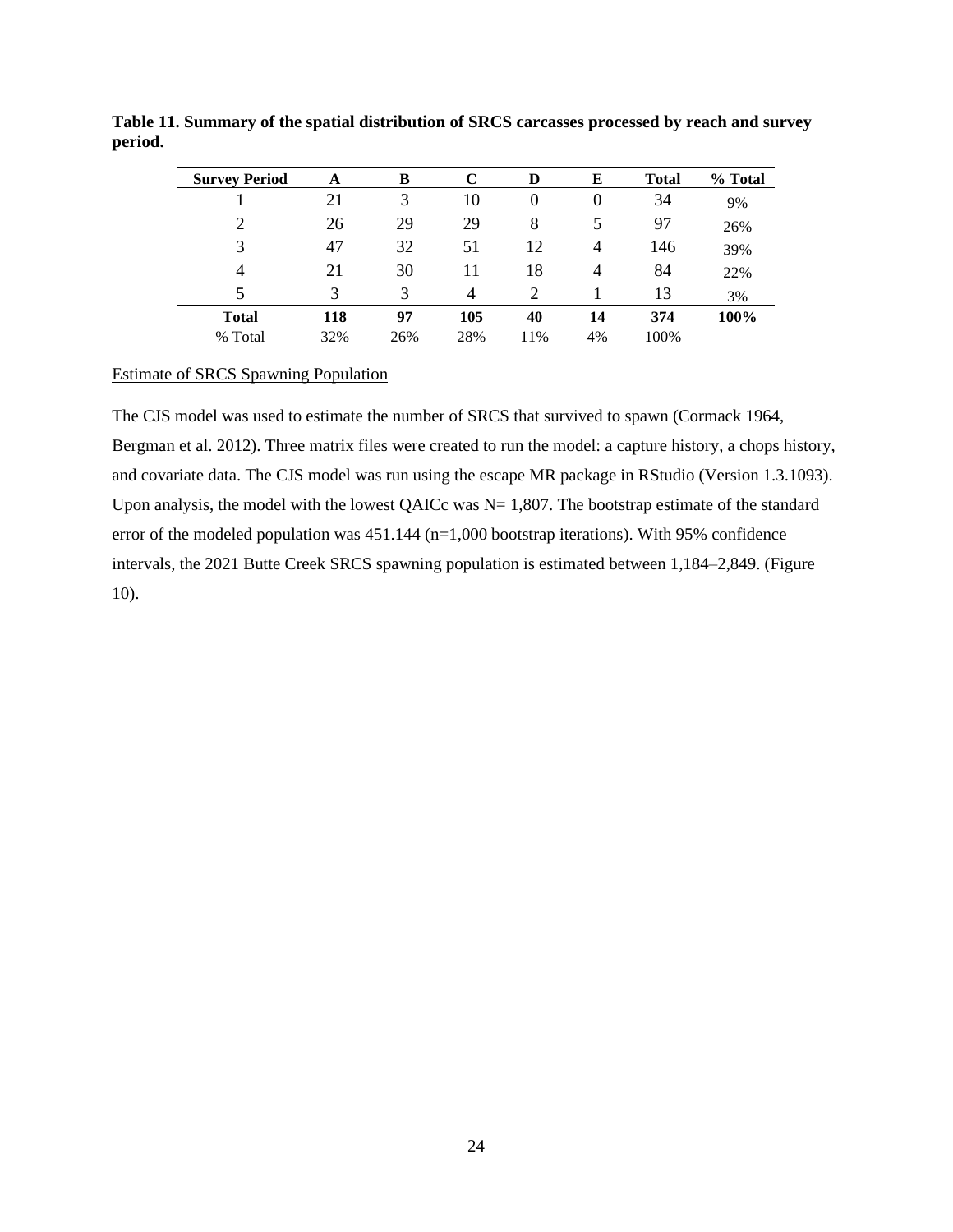

<span id="page-24-0"></span>**Figure 10: Modified Cormack Jolly-Seber (CJS) histogram of 1,000 bootstrap iterations and 95% confidence intervals.**

#### *3.5 Environmental Conditions*

Butte Creek water temperature was recorded for a majority of the carcass survey using Hobo Onset loggers and were deployed and retrieved on a weekly basis. Beginning October 21, heavy precipitation resulted in a high flow event. Flows reached levels unsafe for field work and the remainder of the survey for 2021 was canceled (Figure 11). Water temperature data demonstrates a gradual decline throughout the carcass survey with small increasing fluctuations the first and third weeks of October. Mean water temperature for the duration of the carcass survey was  $12.1^{\circ}C$  ( $\pm$ 0.44), with minimum and maximum temperatures of 8.34 °C and 15.0 °C respectively (Figure 10). Butte Creek flows remained fairly consistent until October 21. Prior to the rain event, mean flow was 73.6 cfs  $(\pm 9.9)$ . Maximum flow recorded during the carcass season was 2,304 cfs on October 24 (Figure 11).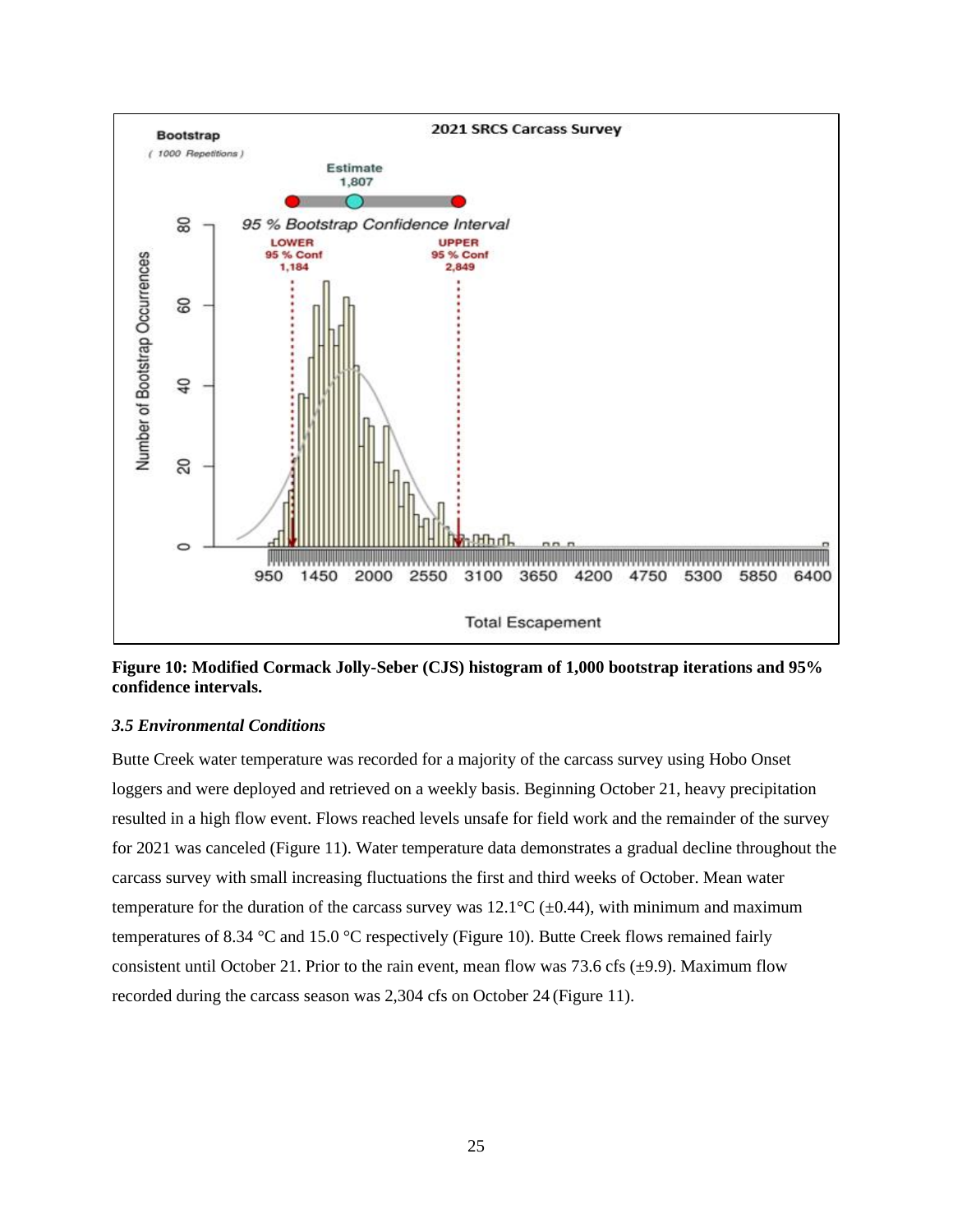

<span id="page-25-0"></span>**Figure 11: Mean daily river flows (cfs) and water temperatures (°C) observed during the 2021 Butte Creek carcass survey.**

#### **4.0 Conclusion**

The magnitude of SRCS pre-spawn mortalities that occurred in Butte Creek in 2021 was historical. The only other known SRCS pre-spawn mortality event recorded of similar size in Butte Creek occurred in 2003. Similar to2021 events, the conditions leading up to the high mortalities observed included sustained warm water temperatures (20.9°C (69.6°F) in Quartz Bowl Pool) and pathogen outbreak resulting in a total pre-spawn mortality estimate of 11,231 SRCS (Ward et al. 2004). The 2021 adult SRCS returning cohort was estimated at over 21,580, and based on field observations and survey estimates, the density of the population in the upper reaches of the holding habitat likely exacerbated the spread of pathogen transmission and contributed to the rapid spike in pre-spawn mortality. Adult SRCS populations returning to Butte Creek will continuously seek cool water to hold over the summer. As water temperatures rise due to drought conditions and climate change, the spatial distribution of holding populations will become more and more compacted within the coolest reaches, increasing the potential for larger pathogen outbreaks and mortality events in future years. CDFW will continue to coordinate efforts with resource agencies and stakeholders to provide the best possible conditions for adult SRCS holding over summer in Butte Creek to help increase their chance of survival to the fall to spawn.

Adult SRCS face many challenges during their journey through the 90-mile migration corridor towards their spawning grounds in upper Butte Creek. Reduced flows and accumulated invasive aquatic vegetation and debris in the Sutter Bypass create poor habitat conditions and can obstruct passage.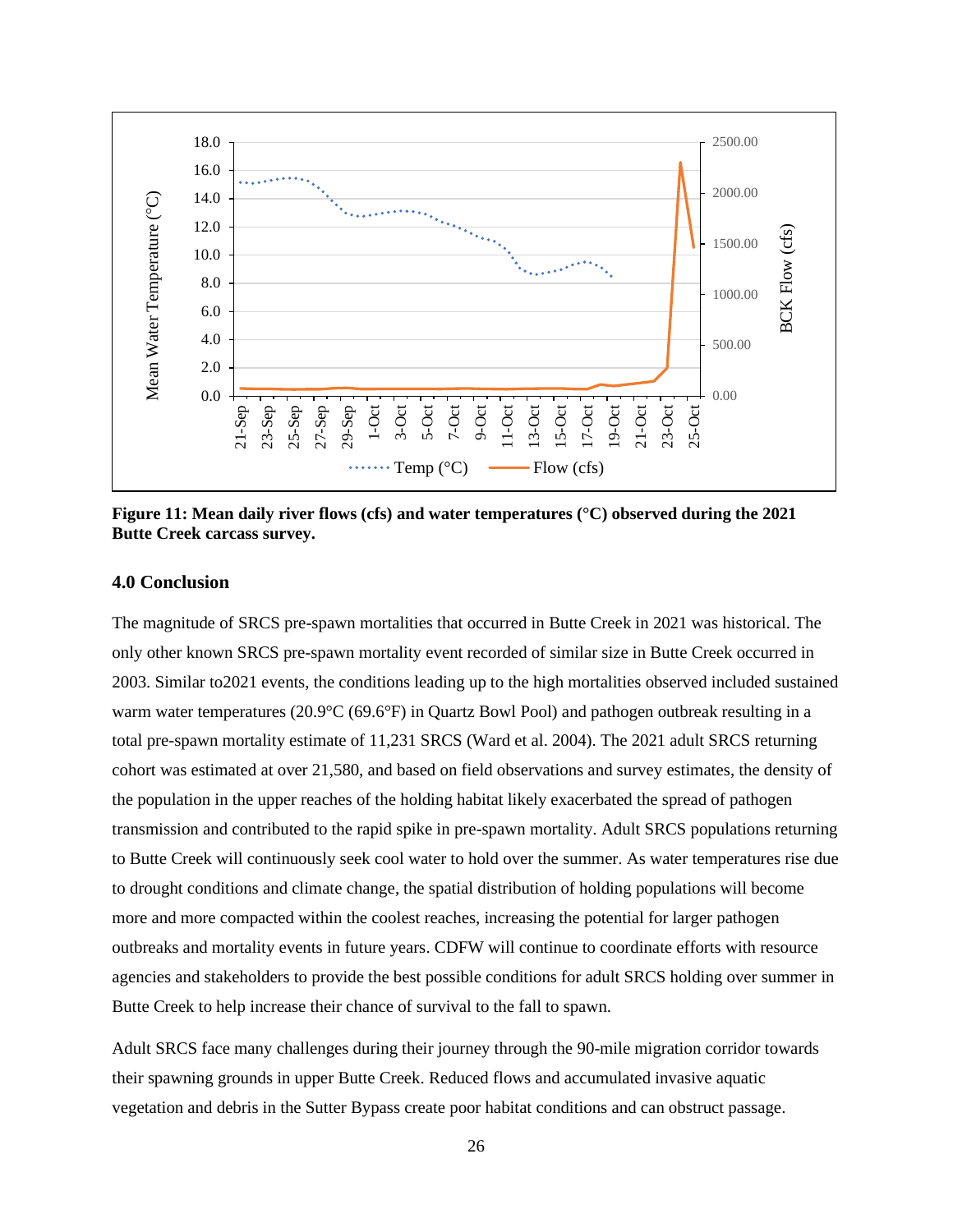Similarly, upstream of the Sutter Bypass, log/debris jams create passage impediments and force adult SRCS to find alternate routes through the Butte Sink, increasing their risk of mortality. Operational constraints of BSOG pose passage challenges for adult SRCS trying to enter Butte Creek through Butte Slough, resulting in large numbers of fish stacked up at BSOG waiting to pass, which contributes to increased poaching opportunities. Additionally, numerous diversions, weirs, and fish ladders are present throughout the migration corridor, which requires returning SRCS adults to expend additional energy to navigate these facilities.

Numerous adult SRCS passage issues were identified by CDFW during the spring of 2021. Large schools of adult SRCS (100 or more) trying to enter Butte Creek at BSOG were documented from March 3, 2021 through April 21, 2021 (McReynolds 2021). In addition to facility adjustments, storm flows helped facilitate passage through BSOG during March, reducing the numbers of adult SRCS milling around the facility in subsequent months. However, during years with low flows in Butte Creek and in absence of spring storms, passage at BSOG will likely continue to be a concern until facility design issues are resolved. On April 18, 2021, CDFW responded to an adult SRCS mortality event at Weir 1 in the Sutter Bypass (Huneycutt 2021). CDFW observed approximately 100 adult SRCS carcasses and 100 live adult SRCS above and below the weir/ladder facility. Based on CDFW's evaluation of the site, the fish ladder at Weir 1 was determined to be impassable to adult salmon due to low flows through the facility. CDFW placed boards in the weir structure and sandbags on the opposite side of the channel to route additional flow towards Weir 1 and into the fish ladder to provide passable flow conditions. CDFW has responded to similar events at Weir 1 in previous years (see Garman 2012 and 2013). Passage concerns for SRCS salmon are likely to continue at Weir 1 in subsequent years during periods of low flow until facility design issues are resolved.

The historic pre-spawn mortality event of Butte Creek SRCS in 2021 along with passage challenges throughout the Butte Creek migration corridor, highlight the negative impacts of repeated low water years, in-stream obstructions, poor habitat conditions, and warming water temperatures. The urgency is greater than ever to collaboratively mitigate passage challenges and adaptively manage flows to reduce mortality and improve survival for one of the last remaining self-sustaining SRCS populations in California. In 2022, CDFW has implemented several different projects with numerous stakeholders in the Butte Creek watershed to better understand and coordinate water management throughout the system, enhance monitoring of SRCS to increase knowledge of their life history, improve habitat conditions for migrating adult and juvenile SRCS, and identify and mitigate passage impediments for adult SRCS.

CDFW partnered with the California Department of Water Resources in March and April of 2022 to remove approximately 15,272 linear feet (2.89 miles) of invasive aquatic vegetation mats within a 10-

27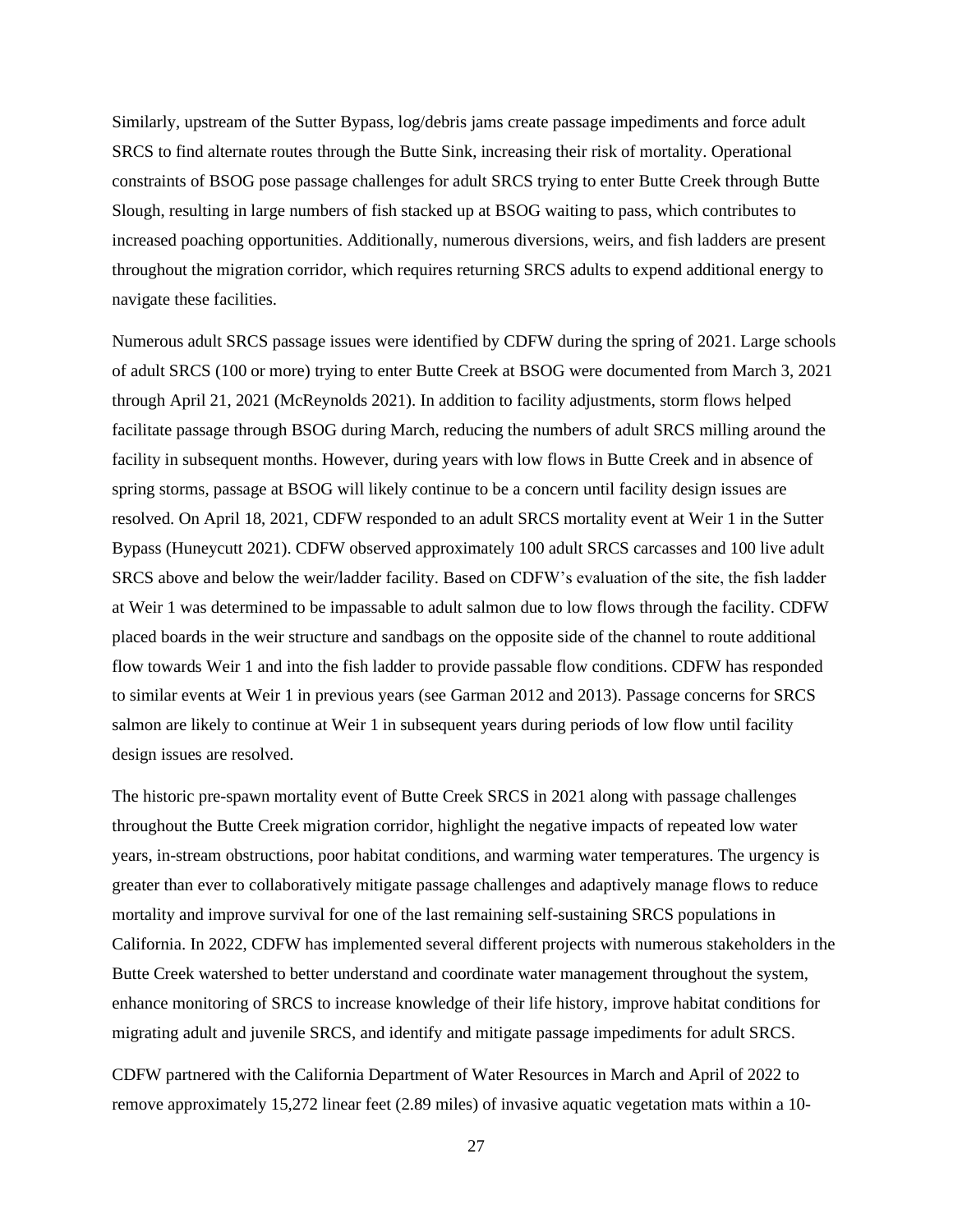mile section of the Sutter Bypass to improve water quality and migration conditions for adult and juvenile SRCS. CDFW also increased monitoring efforts at BSOG and Weir 1 throughout spring 2022 to ensure adult SRCS migration was not impacted by these facilities. Additionally, CDFW is working with landowners in the Butte Sink to identify adult SRCS passage obstructions in Butte Creek caused by accumulated logs and debris and facilitate removal. Further, CDFW has formed a multi-stakeholder group to work collaboratively on water management issues and SRCS passage concerns throughout the Butte Creek watershed. In the near future, CDFW is planning to conduct research investigating thiamine deficiency complex in the Butte Creek SRCS population to gain a better understanding of how this condition contributes as a stressor to wild SRCS, particularly the Butte Creek population, and influences prespawn mortality events. These efforts and studies will provide CDFW and other agencies and stakeholders with the ability to develop tools and strategies to better manage the SRCS population in Butte Creek.